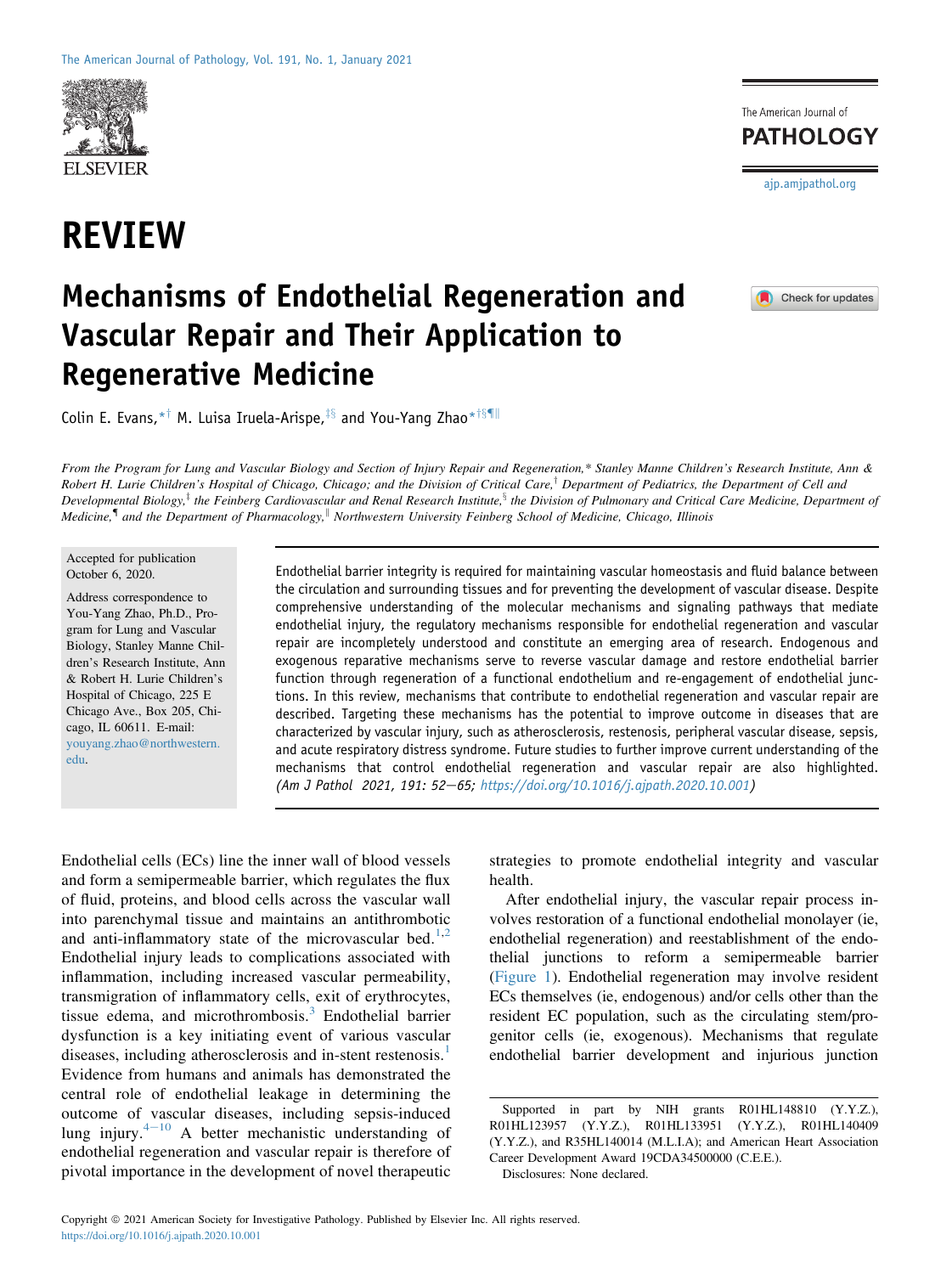<span id="page-1-0"></span>

Figure 1 Processes of endothelial regeneration and vascular repair. Endothelial injury induced by inflammatory or mechanical stimuli as well as risk factors are characterized by endothelial cell (EC) death and/or disruption of endothelial cell-cell junctions, leading to increases in vascular permeability. The vascular repair process involves restoration of a functional endothelial monolayer (ie, endothelial regeneration) and reannealing of the endothelial junctions to restore a semipermeable barrier. Endothelial regeneration is primarily attributable to migration and proliferation of resident ECs. Evidence of bone marrow-derived stem/progenitor cell engraftment is limited (dashed line), but these cells can contribute to endothelial regeneration in a paracrine manner through the release of regenerative/reparative factors.

leakage have been reviewed thoroughly by others. $11$  The current review describes the cellular and molecular mechanisms that control endothelial regeneration and recovery of endothelial barrier function after injury. Major unanswered research questions pertaining to endothelial regeneration and vascular repair are identified herein, and future studies that could improve understanding of regenerative and reparative endothelial signaling are discussed.

## Cellular Sources of Endothelial Regeneration

Circulating Cells Fail to Contribute Directly to Endothelial Regeneration

The process of endothelial regeneration is thought to involve resident EC migration and proliferation and/or recruitment of circulating stem/endothelial progenitor cells (EPCs) that differentiate to ECs. Since the identification of circulating EPCs derived from the bone marrow  $(BM)$ ,  $^{12}$  $^{12}$  $^{12}$ investigating the role of EPCs in endothelial regeneration and vascular repair has become an active area of research. $13-15$  $13-15$  $13-15$  Studies have found that some circulating cells express the same surface markers and exhibit some properties in vitro similar to mature  $ECs$ .<sup>[16,](#page-11-3)[17](#page-11-4)</sup> These studies indicate that circulating stem/progenitor cells may engraft into and function to regenerate the damaged endothelium. However, mounting evidence indicates that circulating EPCs (most likely monocytic) do not directly contribute to endothelial regeneration by forming part of the regenerating endothelium. Using BM cell transplantation and an EC-specific reporter, Ohle et al<sup>[18](#page-11-5)</sup> revealed a rare population of  $\overline{BM}$ -derived cells (CD45<sup>-</sup>/CD31<sup>+</sup>/CD144<sup>+</sup>) in recipient human lungs at 1 year after transplantation. However, these cells were not found in the anatomic compartment of the pulmonary vascular endothelium, indicating no involvement in endothelium maintenance. Furthermore, the study found no contribution of BM-derived cells to the endothelium of the adult lung, heart, liver, pancreas, or kidney after hyperoxic injury and recovery. In a study of lipopolysaccharide (LPS)-induced lung injury in mice, Kawasaki et al $^{19}$  $^{19}$  $^{19}$  found that pulmonary EC number markedly decreases at 1 day after LPS administration but returns to baseline by day 7. Subsequent studies with green fluorescent protein (GFP)-positive BM chimera mice revealed only a limited amount (approximately 2%) of engraftment of BMderived ECs. However,  $GFP^{+}$  ECs do not proliferate with minimal changes of total  $GFP^+$  ECs, which in fact decrease approximately 0.5% from 2% during the recovery from LPS-induced injury. Studies with direct  $GFP<sup>+</sup>$  BM cell transplantation without irradiation also found that BM  $GFP<sup>+</sup>$  cells hardly engrafted to pulmonary vascular endothelium or proliferated during the regenerative process. The total number of circulating EPCs (Flk1/KDR $+$ /CD133 $+$  or Flk1/KDR<sup>+</sup>/CD34<sup>+</sup>) is below the basal levels by day 7 after lung injury, indicating no engraftment to the injured lung endothelium.<sup>[19](#page-11-6)</sup> Hagensen et al<sup>[20](#page-11-7)</sup> also attempted to determine the role of circulating cells in endothelial regeneration. Wire-injured carotid artery segments from wild-type mice were transplanted into Tie2-GFP mice, demonstrating that the neoendothelium was negative for GFP and suggesting that circulating cells, including BM-derived EPCs, do not directly engraft to the injured endothelium to form a part of the regenerated endothelium. Using pairs of genetically marked parabiotic mice with a shared anastomosed circulatory system, Purhonen et  $al<sup>21</sup>$  $al<sup>21</sup>$  $al<sup>21</sup>$  also demonstrated that BMderived circulating endothelial precursors do not contribute to endothelial regeneration.

Intriguingly, Singhal et  $al^{22}$  $al^{22}$  $al^{22}$  provided evidence of the contribution of BM-derived circulating cells to vascular repair in a murine hepatectomy model, but these cells did not directly contribute to endothelial regeneration by forming the regenerating endothelial layer. Using a partial hepatectomy model as well as chronic liver damage models where the liver vascular endothelium remains intact, Singhal et  $al^{22}$  $al^{22}$  $al^{22}$  observed no BM-derived cell incorporation into the new vessels. After irradiation-induced EC damage,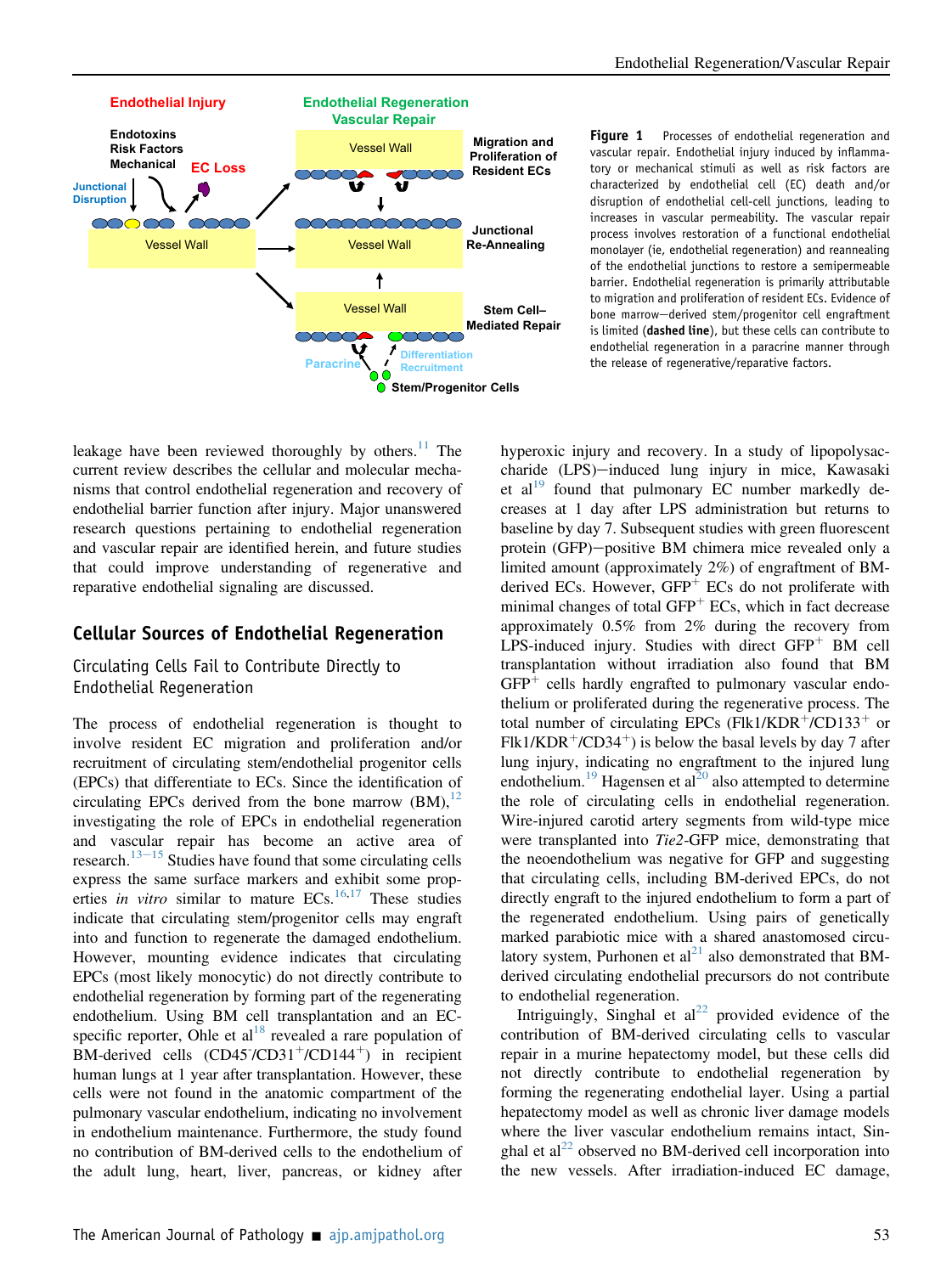BM-derived mononuclear cells were recruited and incorporated into the vasculature, but these cells failed to differentiate to ECs. Together, the recent studies using genetic lineage tracing and experimental parabiosis as well as advanced imaging techniques provide convincing evidence that BM-derived cells and circulating EPCs are not the major source of ECs that make up the regenerating endothelium. Nevertheless, endothelial regeneration and vascular repair seems to benefit from factors released from circulating progenitor cells, and such factors could play a role in these regenerative and reparative process [\(Figure 1](#page-1-0)). These exogeneous paracrine mechanisms are described later in the article.

## Regeneration of the Endothelium by Tissue Resident ECs

To gain insights into the role of tissue resident ECs in the mechanism of endothelial regeneration, approaches such as genetic lineage tracing have been used. Using Tie2Cre-GFP mice, Itoh et  $al^{23}$  $al^{23}$  $al^{23}$  found that recovery of the EC-denuded middle cerebral artery by photochemical injury required a combination of resident EC elongation and migration from both ends of the injury site and resident EC proliferation, without observing involvement of exogenous progenitor cells. Their findings were further supported by a mouse model of aortic EC injury induced by compression clamping and a genetic lineage tracing  $(Cdh5Cre-ERT2)$  approach.<sup>2</sup> In those studies, McDonald et  $al<sup>24</sup>$  $al<sup>24</sup>$  $al<sup>24</sup>$  found that regenerating ECs arose from sites immediately adjacent to the site of injury with no contribution from circulating cells. These authors also found that the regenerative ECs [80% of which are Cdh5<sup>+</sup>/activating transcription factor 3 (Atf3<sup>+</sup>)] altered their transcriptional profile and acquired significant proliferative potential. The process relies on activation of key stress response genes, particularly ATF3. They also found that the regenerative response is significantly impaired in older mice in which levels of Atf3 decrease. Regarding the contribution of resident ECs to endothelial regeneration in the murine liver, Singhal et  $al^{22}$  $al^{22}$  $al^{22}$  found that regeneration was mediated solely by resident ECs (Cdh5Cre-ERT2-mediated labeling) when resident ECs were intact after partial hepatectomy or carbon tetrachloride-induced chronic damage or adenoviral infection. When resident ECs were damaged via irradiation, BM-derived cells were recruited and incorporated into the injured vasculature, but these cells failed to differentiate to ECs. A recent study<sup>[25](#page-11-12)</sup> using genetic lineage tracing with Cre recombinase expression driven by the  $5'$ endothelial enhancer of the stem cell leukemia locus (EndoSCL-CreERT2) demonstrated that the resident EC population decreases after inflammatory lung injury in mice, then recovers to a level similar to that found at baseline. This study also identified an increase in lung EC proliferation during recovery from sepsis challenge. Thus, lung endothelial regeneration is mediated by tissue-resident EC proliferation after inflammatory vascular injury.<sup>[9](#page-10-4)</sup> These

studies together provide strong evidence that the tissueresident EC population is the major source of regenerating ECs during endothelial regeneration ([Figure 1](#page-1-0)), but the specific main driving mechanisms might be distinct in large versus small vessels and distinct in different organs, which will be discussed below.

## Specialized Tissue-Resident ECs Responsible for Endothelial Regeneration

Heterogeneity is a characteristic feature of ECs.<sup>[26](#page-11-13)[,27](#page-11-14)</sup> Recent studies have tried to identify and define potential specialized tissue-resident ECs responsible for endothelial regeneration. In a study mentioned above, Kawasaki et  $al<sup>19</sup>$  $al<sup>19</sup>$  $al<sup>19</sup>$  found that a subpopulation of lung resident ECs (CD34<sup>+</sup>/Flk-1/KDR<sup>+</sup>/c $kit<sup>+</sup>$ ) with progenitor cell characteristics is largely responsible for lung endothelial regeneration after acute lung injury in mice. Experiments using BM chimeric mice revealed that most of the regenerating pulmonary vascular ECs are tissue-resident cells, whereas BM-derived cells barely engraft as pulmonary vascular ECs. The regenerating pulmonary vascular ECs are characterized by high colonyforming and vasculogenic capacities with high expression of CD34, Flk-1/KDR, and c-kit and low expression of Prom1/CD133 on the cell surface when compared with nonproliferating pulmonary vascular ECs. In a study by Wakabayashi et al,  $^{28}$  $^{28}$  $^{28}$  a subpopulation of CD157-expressing regenerative tissue-resident endothelial stem cells was identified in the arteries and veins but not capillaries of numerous mouse organs, including liver, lung, heart, skeletal muscle, skin, retina, and brain. These cells were able to regenerate entire vasculature structures after injury and maintain large vessels in the healthy liver for >12 months. As discussed above, McDonald et  $al<sup>24</sup>$  $al<sup>24</sup>$  $al<sup>24</sup>$  identified two subpopulations of resident ECs that contribute to endothelial regeneration in the injured aortic endothelium, and the  $Cdh5^{+}/Atf3^{+}$  subpopulation is the dominant subpopulation (approximately 80%) responsible for endothelial regeneration.

These studies have defined the predominant role of resident endothelial cell proliferation in the mechanisms of endothelial regeneration. Genetic lineage tracing studies have found that >95% of the regenerative ECs are derived from resident ECs. Both BM-derived and circulating progenitor cells rarely engraft and differentiate into ECs. The relative contribution of the cells other than resident ECs should be defined by genetic lineage tracing. In addition, there is an interesting subpopulation called mesoangioblasts. These vessel-associated multipotent cells often express endothelial and/or pericyte markers, such as platelet-derived growth factor receptor  $\beta$ , CD271, CD73, EMCN, and delta-like 1 (DLK1), $^{29,30}$  $^{29,30}$  $^{29,30}$  $^{29,30}$  and are able to form vessel-like structures. $31$  Although the contribution of mesoangioblasts to cardiac regeneration has been well studied, $30,32$  $30,32$  the role of mesoangioblasts in endothelial regeneration and vascular repair remains unclear.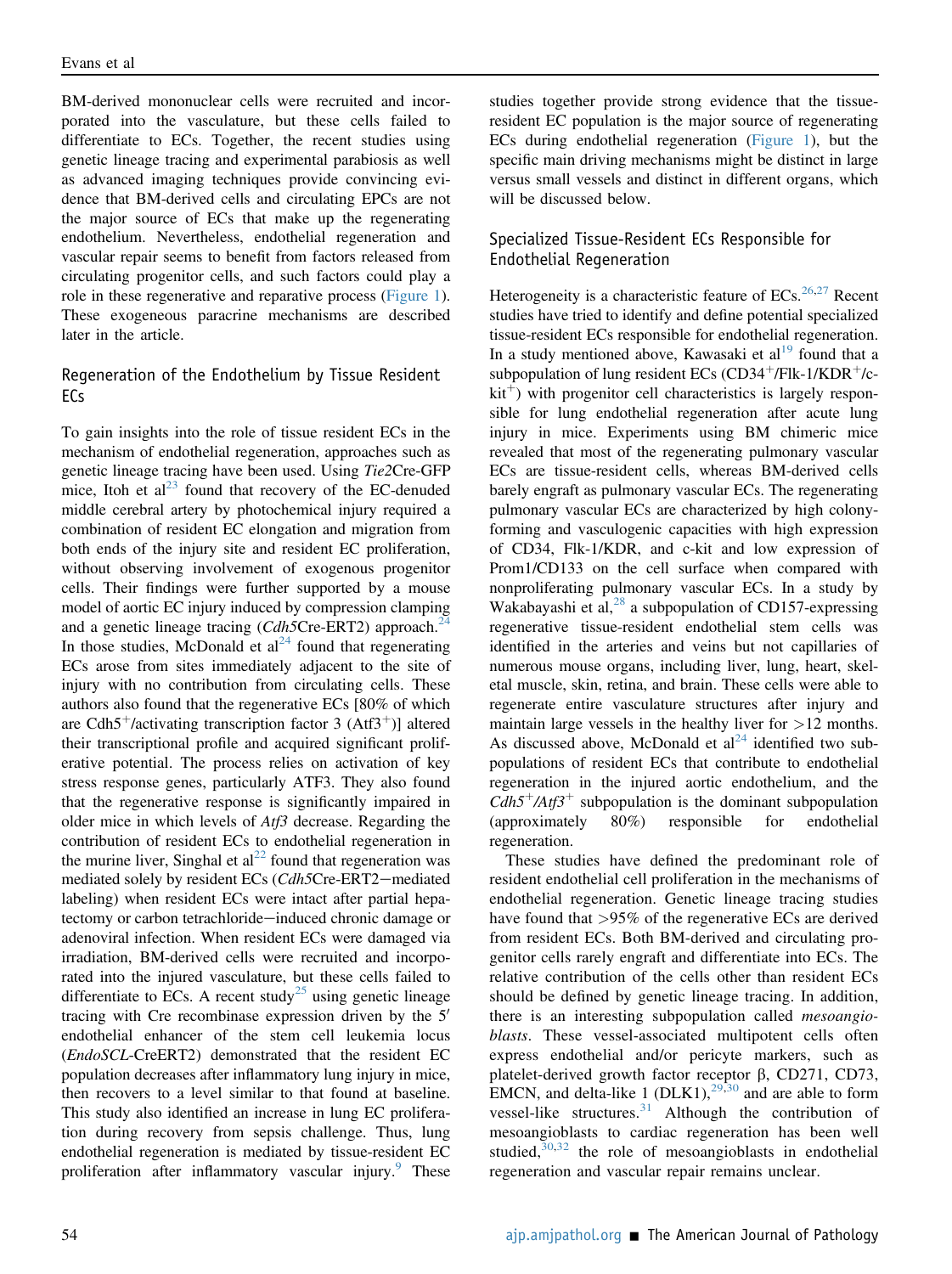## Transcription Factors That Mediate Endothelial Regeneration

#### FoxM1

FoxM1 is a member of the mammalian forkhead box family of transcription factors that share homology in the winged helix or forkhead DNA binding domain.<sup>[33](#page-11-20)</sup> FoxM1 expression is markedly induced in lung ECs in the recovery phase but not in the injury phase after endotoxemia.<sup>[9](#page-10-4)</sup> The role of this transcription factor in the recovery of the pulmonary endothelium after injury has been investigated using mice that lack endothelial FoxM1. $^{9}$  $^{9}$  $^{9}$  EC-specific *Foxm1* knockout mice exhibited impaired EC proliferation and persistent increases in lung vascular permeability despite a similar degree of peak injury compared with that seen in wild-type mice. Overexpression of FoxM1 enhanced endothelial proliferation and thus facilitated the recovery of endothelial barrier integrity and promoted survival. $34$ 

#### $HIF-1\alpha$

Hypoxia-inducible factors (HIFs) are critical mediators of the adaptive response to hypoxia and ischemia. These heterodimeric proteins consist of a constitutively expressed  $\beta$ -subunit and an oxygen-labile  $\alpha$ -subunit that has three isoforms (HIF-1 $\alpha$ , HIF-2 $\alpha$ , and HIF-3 $\alpha$ ).<sup>[35,](#page-11-22)[36](#page-11-23)</sup> Huang et al<sup>[37](#page-11-24)</sup> found that HIF-1 $\alpha$  but not HIF-2 $\alpha$  is rapidly induced and stabilized in murine pulmonary vascular ECs after sepsis challenge. Mice with EC-specific disruption of *Hif1a* exhibited impaired lung endothelial regeneration and vascular repair in contrast to wild-type mice, despite similar levels of peak lung injury. Forced expression of FoxM1 in lung ECs of conditional *Hif1a* knockout mice normalized EC proliferation and vascular repair, indicating that endothelial HIF-1 $\alpha$  is required for endothelial regeneration and vascular repair via FoxM1 mediated EC proliferation after sepsis-induced lung injury.

#### Sox17

Sox17 is a member of the Sry-related high-mobility group domain family F (SoxF) transcription factors and a key developmental regulator of endothelial and hematopoietic lineages.<sup>[38](#page-11-25)</sup> After sepsis challenge in mice, Sox17 is markedly induced in pulmonary vascular ECs in as little as 6 hours.<sup>[25](#page-11-12)</sup> EC-specific deletion of Sox17 resulted in decreased EC proliferation and a persistent increase in pulmonary vascular permeability in response to endotoxemia. Conversely, overexpression of Sox17 in lung ECs enhanced lung EC proliferation and regeneration and promoted survival. Promoter analysis identified  $Sox17$  as a transcriptional target of HIF-1 $\alpha$ .

#### Atf3

In the regenerating endothelium of large murine blood vessels, the stress-inducible transcription factor, ATF3, is a

key transcription factor.<sup>[24](#page-11-11)</sup> ATF3 is a member of the ATF/ CREB family of transcription factors involved in many human diseases, including cancer and atherosclerosis.<sup>[39](#page-11-26)[,40](#page-11-27)</sup> ATF3 is highly expressed in proliferating ECs after mechanical pressure injury of the murine aortic endothelium imposed by a clamp.<sup>[24](#page-11-11)</sup> Global Atf3 knockout mice have a significant reduction in EC proliferative capacity and defective endothelial regeneration, resulting in impaired wound closure after mechanical pressure-induced injury of the aortic endothelium.

## Signaling Pathways Responsible for Endothelial Regeneration and Vascular Repair

## P110 $\gamma$ PI3K Signaling

Huang et al<sup>[10](#page-10-5)</sup> found that endothelial FoxM1 induction after sepsis-induced lung injury in mice was mediated by the Gcoupled protein receptor (GPCR)-dependent p110 $\gamma$  isoform of phosphoinositide 3-kinase (PI3K). Global Pik3cg knockout mice had defective pulmonary endothelial proliferation and persistent inflammatory injury after sepsis challenge despite similar levels of peak lung injury. Restoration of EC-specific FoxM1 expression in Pik3cg global knockout mice promoted EC regeneration and normalized the repair process. Furthermore, Huang et al<sup>[10](#page-10-5)</sup> observed diminished expression of  $p110\gamma$  in pulmonary vascular ECs taken from patients with acute respiratory distress syndrome (ARDS). The authors also found that this regenerative pathway is not limited to the pulmonary vasculature but is also operative in the systemic vasculature. Defective vascular repair was also observed in the cremaster muscle venules in Pik3cg-null mice, which was normalized in  $Pik3cg$ -null mice with transgenic expression of FoxM1. Mechanistically,  $p110\gamma$  induced FoxO phosphorylation and translocation out of the nucleus, which resulted in FoxM1 induction. The study by Huang et al<sup>[10](#page-10-5)</sup> further found evidence that stromal cell-derived factor  $1$  is a possible upstream GPCR-mediated ligand responsible for  $p110\gamma$ activation after sepsis challenge. These studies found the crucial role of the endogenous EC-specific  $p110\gamma$ PI3K-FoxM1 signaling axis in endothelial regeneration and vascular repair afer inflammatory injury.

#### miRNA-126 Signaling

The autocrine and paracrine roles of miRNAs in EC regeneration by resident ECs have also been studied. Schober et al $^{41}$  $^{41}$  $^{41}$  found that EC recovery after denudation was impaired by lack of  $miRNA-126-5p$  in global knockout mice, which reduced EC proliferation through activation of the Notch1 inhibitor, Dlk1 homolog. Down-regulation of  $miR-126-5p$  by disturbed flow abrogated EC proliferation at athero-prone sites in response to hyperlipidemic stress through up-regulation of Dlk1 expression, whedreas administration of  $miR-126-5p$  rescued EC proliferation at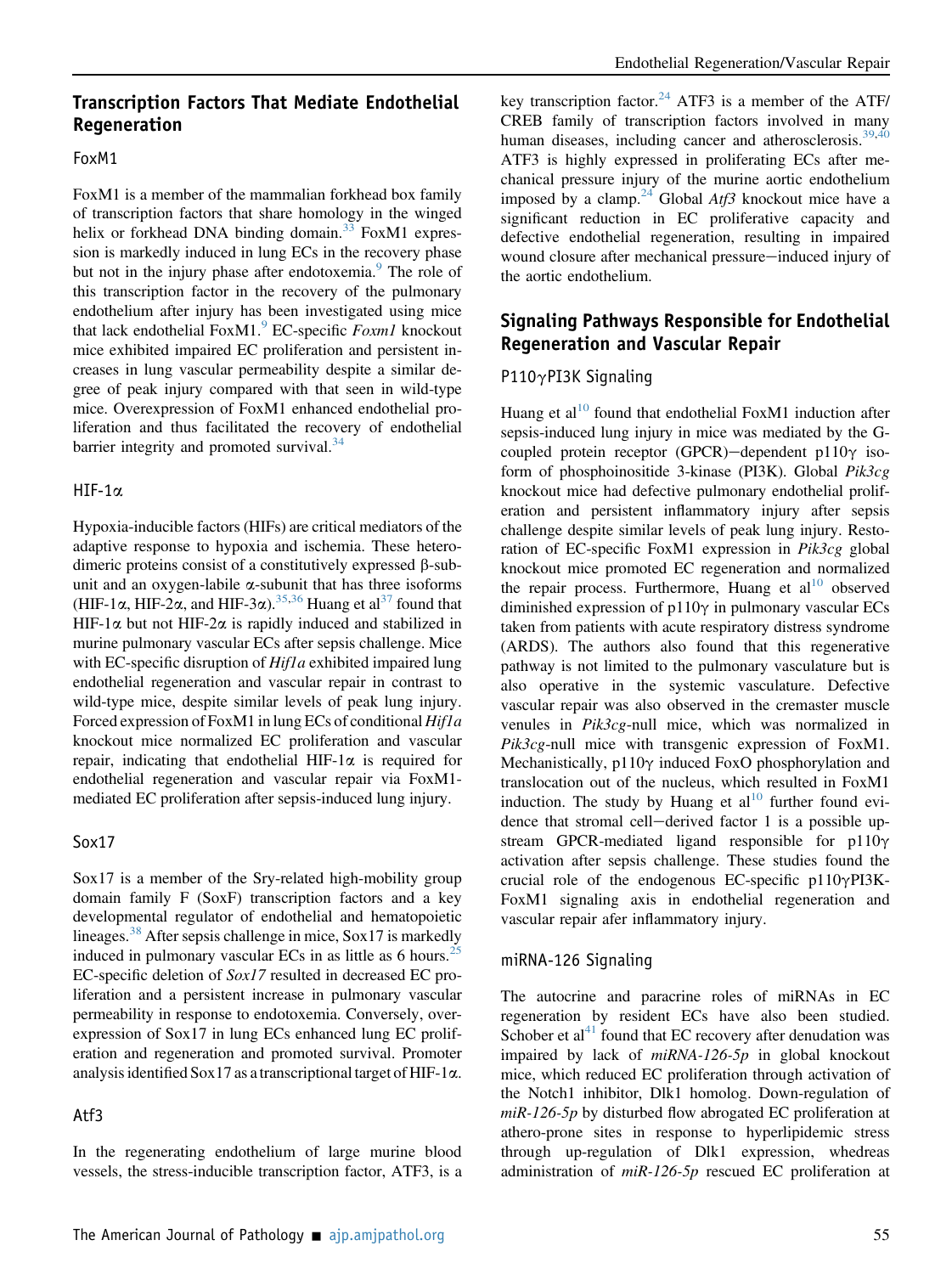athero-prone sites and limited atherosclerosis. On the other hand, Jansen et  $al<sup>42</sup>$  $al<sup>42</sup>$  $al<sup>42</sup>$  found that coronary artery ECs can promote EC repair in mice through microparticle-mediated transfer of miRNA-126, which increases EC migration and proliferation. The  $miR-126$  from damaged ECs was acquired by recipient human coronary artery ECs via endothelial microparticles and functionally regulated the expression of the target protein sprout-related EVH1 domain-containing protein 1 (SPRED1). Knockdown of miR-126 in EC microparticles abrogated the EC microparticle-mediated effects on human coronary artery EC migration and proliferation. Intriguingly, miR-126 expression was reduced in circulating microparticles from patients with diabetes.<sup>[42](#page-11-29)</sup> In a separate study,  $miR-126$ enhanced the angiogenic actions of vascular endothelial growth factor (VEGF) and fibroblast growth factor and promoted neovessel formation by suppressing the expression of SPRED1 in mice, which reduces EC migration and proliferation by inhibiting Ras/mitogen-activated protein kinase signaling *in vitro*. $43$ 

## Notch1 Signaling

As described above, miRNA126-regulated Dlk1 inhibits endothelial proliferation and regeneration. $41$  Recent studies have also revealed that discrete types of non-ECs can drive EC regeneration. In a study using smooth muscle cell (SMC)-EC co-cultures, researchers have found that SMC-EC contact is required for the activation of Notch1 by bone morphogenic protein receptor 2 (BMPR2) in both ECs and SMCs and for EC regeneration after wire-induced carotid artery injury in mice.<sup>[44](#page-12-1)</sup> BMPR2 is necessary to produce collagen IV, which in turn activates integrin-linked kinase directing phospho-c-Jun N-terminal kinase to the EC membrane, which stabilizes presenilin1 and releases notch1 intracellular domain(NICD1). NICD1 increased mitochondrial mass and induced expression of 6-phosphofructo-2 kinase/fructose-2,6-biphosphatase 3 (a key metabolism regulator), which itself is necessary for citrate-dependent acetylation of H3K27. Thus, BMPR2-mediated activation of Notch1 coordinates EC metabolism with histone acetylation to induce expression of the Notch1 target Myc, and in turn, Myc-regulated genes, such as apelin and heme oxygenase 1, ultimately leading to EC proliferation and regeneration.

## Apelin Signaling

A recent study by Masoud et  $al<sup>45</sup>$  $al<sup>45</sup>$  $al<sup>45</sup>$  found that apelin directs EC differentiation and vascular repair after immune-mediated injury. They also found that human and mouse heart allografts with alloimmune-mediated vasculopathy had increased expression of apelin in arteries and myocardial microvessels. Loss of apelin expression in the donor heart promoted graft immune cell infiltration, impaired vascular repair, and increased occlusive vasculopathy in mice. In contrast, an

apelin receptor agonist induced endothelial nitric oxide synthase activation, promoted endothelial monolayer wound repair, and reduced immune cell adhesion. Treatment with the apelin receptor agonist also reduced progression of arterial occlusion in mice. A separate study found that hypoxiainduced expression of apelin modulates EC proliferation and regeneration in zebrafish. $46$  These authors found that apelin is induced by hypoxia in human pulmonary vascular lung ECs and SMCs. Furthermore, miRNA against apelin or APJ receptor knockdown inhibited hypoxia-induced EC proliferation in vitro and vessel regeneration in zebrafish. Together, these data identify apelin as a key regulator of vascular endothelial regeneration.

## VEGF Signaling

In rat models of nephritis, Ostendorf et  $al<sup>47</sup>$  $al<sup>47</sup>$  $al<sup>47</sup>$  found that VEGF inhibition reduced glomerular endothelial regeneration and increased EC death without altering proteinuria. In a model of balloon angioplasty—induced endothelial denudation of the rabbit carotid artery, VEGF treatment increased endothelial regeneration.[48](#page-12-5) In a coronary stent implantation model in minipigs, overexpression of VEGF receptor reduced neointimal proliferation, suggesting that VEGF signaling pro-motes endothelial regeneration after coronary injury.<sup>[49](#page-12-6)</sup> Similarly, in a mouse model of arterial endothelial denudation, adenoviral VEGF treatment increased luminal EC proliferation and accelerated endothelial repair, whereas VEGF inhibition had the opposite effects. $50$  These studies identify VEGF as an important factor for EC proliferation and regeneration and vascular repair.

## Other Signaling Molecules

Endothelial-specific overexpression of insulin-like growth factor (IGF)-1 receptor (IGF1R) in transgenic mice promotes endothelial regeneration in a wire injury model of the femoral artery but reduces nitric oxide bioavailability, whereas Igf1r heterozygous knockout mice have reduced endothelial regeneration.<sup>[51](#page-12-8)</sup> EC isolated from lungs of the transgenic mice exhibit enhanced migration in vitro compared with wild-type ECs. Dimethylaminohydrolases degrade asymmetric dimethylarginine, which is an endogenous nitric oxide synthase inhibitor. Konishi et  $al<sup>52</sup>$  $al<sup>52</sup>$  $al<sup>52</sup>$  found that overexpression of dimethylaminohydrolase 1 promotes endothelial regeneration in the murine femoral artery after wire injury.

The studies summarized in the two sections above have identified the molecular mechanisms (transcriptional factors and signaling pathways) of endothelial regeneration and vascular repair in the systemic vasculature [\(Figure 2](#page-5-0)) and pulmonary vasculature ([Figure 3](#page-6-0)). It appears that different vascular beds use different molecular mechanisms for endothelial regeneration. These differences may be ascribed to different injury models as well as different sizes of vessels (endothelial denudation in large arteries in the systemic vasculature versus inflammatory endothelial injury in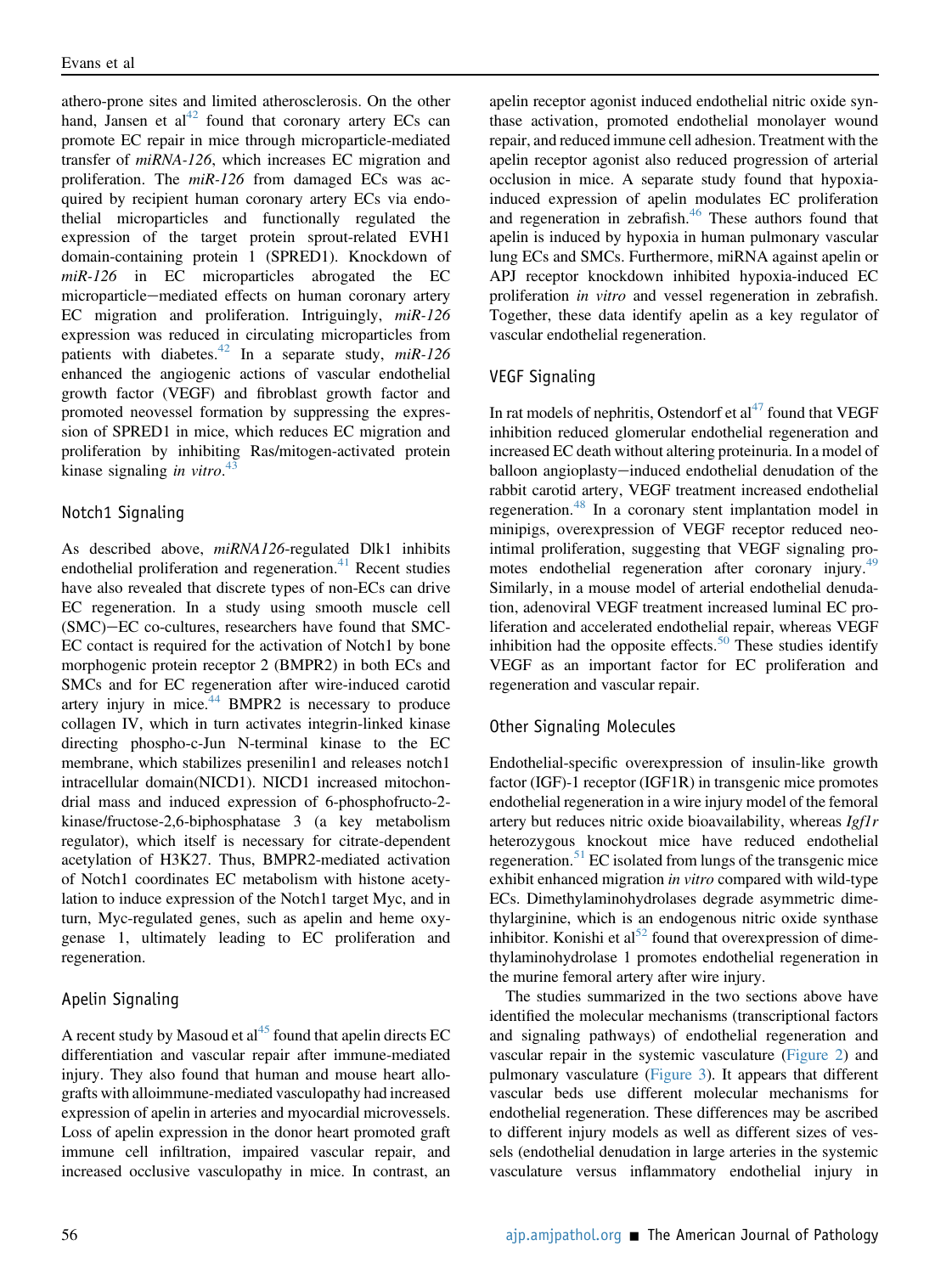<span id="page-5-0"></span>

Figure 2 Molecular and signaling mechanisms of endothelial regeneration and vascular repair in systemic arterial vessels after endothelial injury induced by mechanical or electrical denudation. Several studies that used carotid artery injury models have found an important role of endothelial Notch1 activation in the mechanism of endothelial proliferation. Microparticle-released miR-126 also plays an important role in endothelial proliferation and migration through inhibition of the Notch inhibitor delta-like 1 (Dlk1) and sprout-related EVH1 domain-containing protein 1 (SPRED1), Ras, and mitogen-activated protein kinase (MAPK) signaling. Smooth muscle cell (SMC) interaction with endothelial cells (ECs) promotes Notch1 activation through bone morphogenic protein receptor 2 (BMPR2) signaling, leading to EC proliferation. SMCs also release various factors (eg, CXCL7) to activate CCR2 signaling in the neighboring ECs and promote their migration for reendothelialization. Injured ECs and other cells, such as stem/progenitor cells, release microparticles and angiogenic and migratory factors and therefore promote endothelial regeneration. In an aorta mechanical pressure injury model, the stress response gene  $ATF3$  plays an important role in mediating endothelial regeneration and vascular repair. NICD1, notch1 intracellular domain; PFKFB3, phosphofructo-2-kinase/fructose-2,6-biphosphatase 3; pJNK, phospho-c-Jun N-terminal kinase; PKC- $\delta$ , protein kinase C $\delta$ .

microvessels in the pulmonary vasculature). Zhao et al identified the important role of endothelial FoxM1 in mediating endothelial regeneration in mouse lungs after inflammatory injury induced by endotoxiemia, whereas McDonald et al<sup>[24](#page-11-11)</sup> found that loss of endothelial FoxM1 has only delayed endothelial wound closure without affecting endothelial proliferation in injured aortic endothelium by mechanical pressure. However, in another study, p110gPI3K signaling is required for FoxM1-depedent endothelial regeneration and vascular repair in the pulmonary vasculature and cremaster muscle venules (systemic vasculature) in the same inflammatory injury model.<sup>[10](#page-10-5)</sup> Future studies are warranted to determine whether different vascular beds and different sizes of vessels share some of the molecular mechanisms for regeneration of the endothelium using the same injury model.

## Re-Annealing of Endothelial Junctions to Restore Endothelial Barrier Integrity

Healing of the injured endothelium involves reestablishment of endothelial junctions to restore endothelial barrier integrity. Interendothelial junctions include adherens junctions (AJs), tight junctions, and gap junctions.<sup>[11](#page-11-0)</sup> AJs and tight junctions form molecular connections between adjacent ECs, promoting a strong seal along the EC perimeters. In contrast, gap junctions do not contribute to homotypic attachment but instead form intracellular channels, allowing for chemical and electrical communication between neighboring ECs. Interendothelial junctions that connect the continuous monolayer of ECs impose restrictions in the movement of fluid, proteins, and blood cells across the

endothelium and constitute a semipermeable barrier. Weakening or loss of interendothelial junctions results in transport of proteinaceous fluid into the perivascular space, which in turn leads to tissue edema, a common characteristic of a broad range of pathologic findings. Endothelial barrier permeability is largely regulated by AJs, which respond to mechanical and chemical stimuli under physiologic and pathologic conditions.<sup>[11,](#page-11-0)[53](#page-12-10)</sup> The AJ complex is composed of vascular endothelial cadherin (VE-cadherin), β-catenin or plakoglobin, a-catenin, and p120-catenin. Homotypic interaction between the extracellular domains of VEcadherin adheres two neighboring ECs together to form the junctions, whereas its cytoplasmic domains bind to p120-catenin and  $\beta$ -catenin or plakoglobin. In turn,  $\beta$ -catenin binds with the actin-associated protein  $\alpha$ -catenin. Transcriptional and posttranslational modifications of these junctional proteins, as well as cellular and molecular signaling pathways, mediate the plasticity of the endothelial junctions and, in doing so, regulate endothelial permeability. $11,53$  $11,53$  ECs also express N-cadherin, which regulates VE-cadherin expression and recruitment to the AJs and thus endothelial barrier integrity. $54$  Although mechanisms that regulate endothelial barrier development and injurious junction leakage have been reviewed thoroughly by others, $\frac{11,53}{ }$  $\frac{11,53}{ }$  $\frac{11,53}{ }$  $\frac{11,53}{ }$  this section summarizes the mechanisms involved in the reannealing of endothelial junctions and restoration of endothelial barrier integrity after injury.

#### b-Catenin Regulated by FoxM1 and SHP2

Using EC-restricted disruption of Foxm1 in mice and primary human lung microvascular ECs, Mirza et al'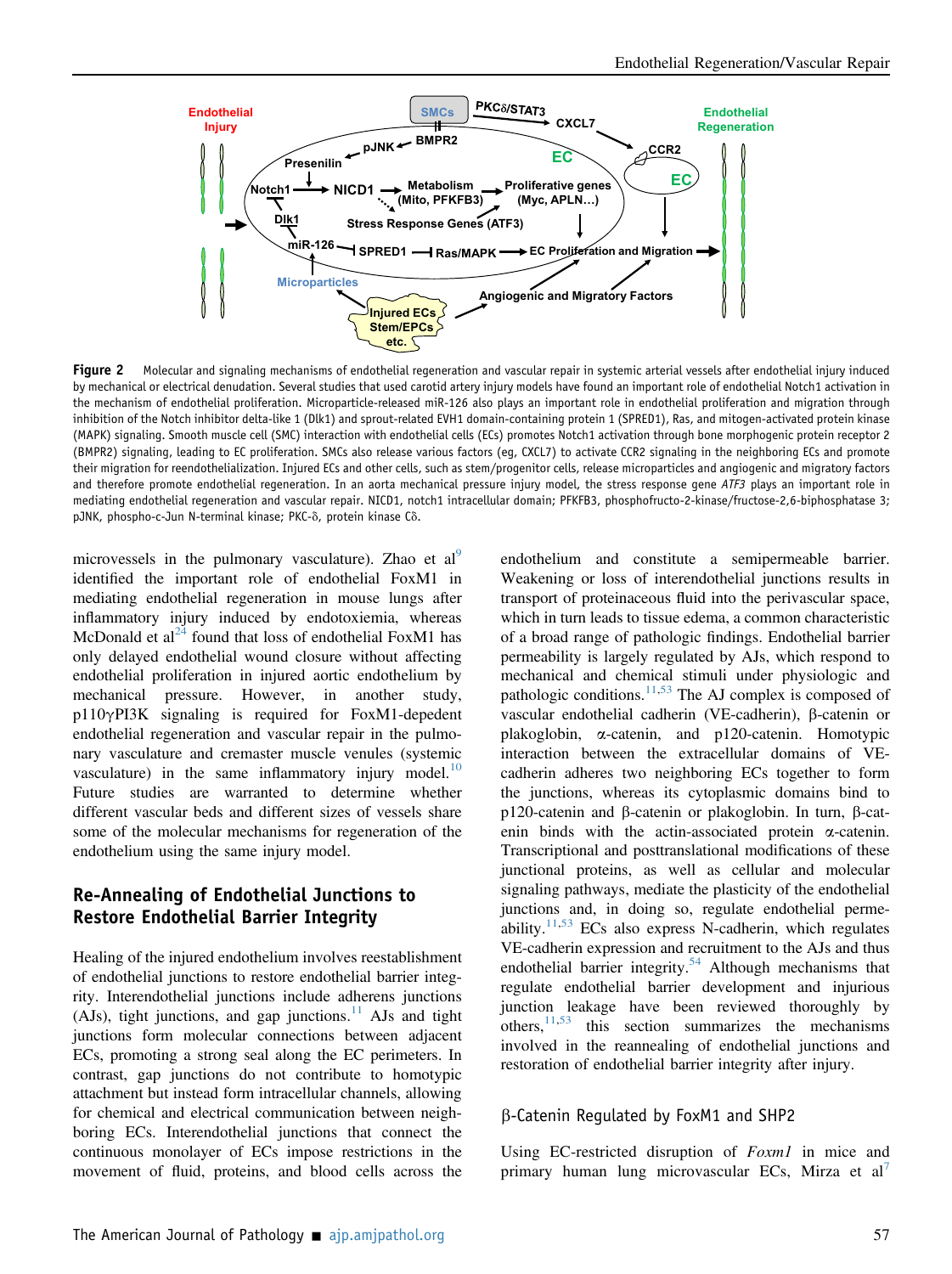found that FoxM1 is required for endothelial AJ recovery via its transcriptional control of  $\beta$ -catenin. In mouse lungs and human lung microvascular ECs, conditional FoxM1 deletion resulted in persistent increases of vascular leakage and defective endothelial barrier recovery after thrombin-induced disruption of the endothelial barrier. However, loss of endothelial FoxM1 did not affect the extent of vascular leakiness during the injury phase. Restoration of  $\beta$ -catenin expression in *Foxm1*-null ECs inhibited the defective barrier recovery in Foxm1 ECspecific knockout mice and cultured human lung ECs. In a separate study, Timmerman et al<sup>[55](#page-12-12)</sup> found that  $\beta$ catenin is a substrate of the Src homology 2 (SHP2) domain that contains tyrosine phosphatase. SHP2 regulates the recovery of disrupted EC junctions by dephosphorylating b-catenin associated with VE-cadherin and thus stimulating VE-cadherin mobilization at the plasma membrane. These studies emphasize the important role of b-catenin as a junctional protein in mediating reannealing

of the endothelial AJs and driving the recovery of endothelial barrier integrity.

## $G\beta\gamma$ , Fyn, and FAK Signaling

The heterotrimeric G-protein complex is composed of the G $\alpha$  and G $\beta\gamma$  subunits. On stimulation with the inflammatory mediator thrombin, the Ga subunit is dissociated from the  $G\beta\gamma$  subunit, which signals the increase in endothelial permeability. The released  $G\beta\gamma$  subunit is reported to play an important role in reannealing of the endothelial AJs.<sup>[56](#page-12-13)</sup> Defective  $G\beta\gamma$  function prevents reestablishment of the AJs and thus persistent vascular leaking, although it does not affect the permeability increase after thrombin treatment. Thrombin induces  $G\beta$  dissociation from RACK1 and subsequent interaction with Fyn. Fyn-dependent phosphorylation of focal adhesion kinase (FAK) induces association of FAK with the endothelial AJs and mediates endothelial barrier recovery. Global Fyn knockout mice exhibit

<span id="page-6-0"></span>

Figure 3 Molecular and signaling mechanisms of endothelial regeneration and vascular repair in pulmonary vasculature after inflammatory injury. Studies have found a critical role of the transcriptional factor FoxM1 in mediating endothelial cell (EC) proliferation and endothelial regeneration after inflammatory vascular injury. FoxM1 is induced in lung vascular ECs only in the recovery phase after injury in a p110 $\gamma$  isoform of phosphoinositide 3-kinase (p110 $\gamma$ PI3K)dependent manner. Recent studies have further found that hypoxia-inducible factor (HIF)-1 $\alpha$  mediates expression of FoxM1 and Sox17 to promote endothelial regeneration. Transplanted exogenous stem/progenitor cells act in a paracrine mechanism by releasing various growth factors, including stromal cell—derived factor 1 (SDF1) and insulin-like growth factor (IGF) as well as miRNA. Endothelial FoxM1 is one of the endogenous mediators of the paracrine effects. Vascular repair also involves reannealing of endothelial cell-cell junctions to reform a semipermeable barrier. One study found that β-catenin is the transcriptional target of FoxM1. Endothelial FoxM1 deficiency impairs endothelial barrier recovery though defective b-catenin expression. Other studies also found a role of Src homology 2 (SHP2) dephosphorylation of vascular endothelial cadherin (VE-cadherin)—associated ß-catenin and phospholipase D2 (PLD2)/protein tyrosine phosphatase nonreceptor type 14 (PTPN14) dephosphorylation of VE-cadherin, AMP-activated protein kinase (AMPK)- $\alpha_1$ /N-cadherin, and miR-150/Erg2/ angiopoietin-2 (Ang2) signaling as well as stem/progenitor cell-released reparative factors, such as sphingosine-1 phosphate (S1P), in re-annealing the endothelial cell-cell junctions and restoring the endothelial barrier after injury. bFGF, basic fibroblast growth factor; EPCs, endothelial progenitor cells; GPCR, G-coupled protein receptor; KGF, keratinocyte growth factor; MSCs, mesenchymal stem cells.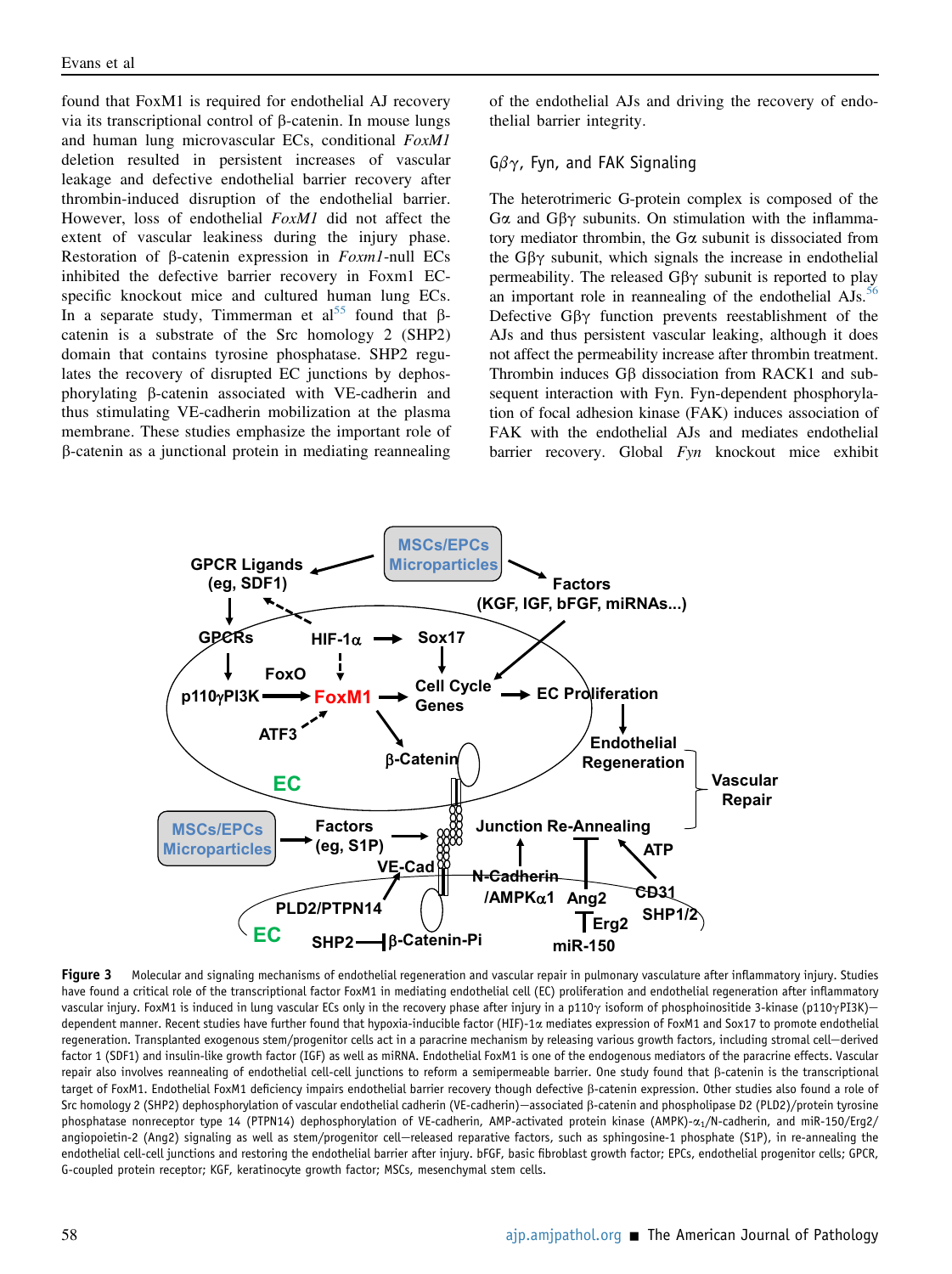impaired vascular repair, and endothelial expression of the FAK phosphorylation mutant results in FAK activation and normalization of vascular repair in  $Fyn^{-/-}$  mice. These data indicate that  $G\beta\gamma$ -mediated Fyn activation integrates FAK with the endothelial AJs and mediates vascular repair.

#### AMPK and N-Cadherin

AMP-activated protein kinase (AMPK) is a molecular sensor triggered by stimuli that disrupt the vascular endothelium and subsequently mediates the recovery of the endothelial barrier. In pulmonary microvascular ECs, the  $\alpha_1$ -subunit of AMPK is required for the reformation of cellcell networks and for the repair of EC monolayers after in vitro wounding.<sup>[57](#page-12-14)</sup> AMPK- $\alpha_1$  co-localizes with the AJ protein, N-cadherin, and in isolated lungs, AMPK activation contributes to EC barrier recovery. In a subsequent study on AMPK- $\alpha_1$ , Jian et al<sup>58</sup> found that AMPK stimulation by metformin treatment decreased the LPS-induced increase in lung vascular permeability in rats and resolved pulmonary edema in vivo. In ex vivo perfused rat lungs and isolated pulmonary microvascular ECs, AMPK- $\alpha_1$  was responsible for endothelial barrier recovery after EC injury, a process coordinated by N-cadherin. Disruption of N-cadherin's intracellular domain causes translocation of AMPK away from the membrane and attenuates AMPK-mediated restoration of barrier function in LPS-treated endothelium. Inhibition of N-cadherin impaired AMPK-mediated vascular repair in murine lungs after LPS challenge.<sup>[59](#page-12-16)</sup>

#### CD31, SHP, and Metabolic Reprogramming

CD31 is expressed at high density at the lateral borders of ECs. CD31 deficiency has been associated with excessive vascular leakage after endothelial injury induced by histamine, thrombin, and LPS-induced endotoxemia. Using the major histocompatibility complex activation-induced endothelial barrier disruption model, Cheung et  $al^{60}$  $al^{60}$  $al^{60}$  found that endothelial barrier recovery requires a CD31-induced glycolytic response that sustains endothelial AJ reassembly. The metabolic reprogramming requires SHP1/2 activation, leading to Akt-mediated nuclear exclusion of FoxO1 and concomitant  $\beta$ -catenin translocation to the nucleus, thus inducing cMyc transcription. Pharmacologic Akt or AMPK activation normalizes vascular repair and inhibits pathologic vascular leakage in  $CD31^{-/-}$  mice via augmented glycolytic flux in ECs. These studies indicate the requirement of glycolysis-produced ATP in reestablishing endothelial AJs and repairing the leaking vessels.

#### Phospholipase D2/PTPN14

VE-cadherin recycling to AJs and dephosphorylation of tyrosine phosphorylated VE-cadherin promotes junctional reassembly and restoration of endothelial barrier function. Fu et al<sup>[61](#page-12-18)</sup> found that inhibition of phospholipase D2 (PLD2)

activity resulted in prolonged phosphorylation of Tyr-658 in VE-cadherin in human lung microvascular ECs during the recovery phase after thrombin challenge and thus impaired endothelial barrier recovery via inhibition of protein tyrosine phosphatase nonreceptor type 14 (PTPN14). After thrombin challenge, PLD2, PTPN14, and VE-cadherin form a complex to facilitate PTPN14 dephosphorylation of VEcadherin. PTPN14 depletion impaired reannealing of endothelial AJs and barrier recovery in human lung microvascular ECs. In  $Pld2^{-/-}$  mice, lung vascular permeability failed to recover from PAR-1-activating peptide-induced injury. Together, these studies indicate that PLD2 promotes PTPN14-mediated dephosphorylation of VEcadherin, which leads to recycling of VE-cadherin at the AJs for recovery of endothelial barrier function.

#### Ang2 and miRNA-150

Rajput et al<sup>62</sup> found that  $miRNA-150$  expression was elevated only during the recovery phase after murine lung injury. Deletion of *miRNA-150* in mice resulted in a sustained increase in angiopoietin-2 (Ang2) levels, blocked repair of AJs after injury, increased vascular permeability, and promoted rapid postsepsis mortality. In contrast, restoration of *miRNA-150* expression in ECs of global *miRNA*-150 knockout mice inhibited Ang2 production via targeting of the transcription factor early growth response 2(Egr2), which restored endothelial barrier function. Deletion of Egr2 or Ang2 in miR-150<sup>-/-</sup> ECs restored junctional rean-nealing and reinstated endothelial barrier function.<sup>[62](#page-12-19)</sup> Overall, these studies found that restoring endothelial junctional integrity provides a therapeutic avenue for diseases characterized by vascular leakage.

## Regulation of Endothelial Regeneration by Paracrine Factors from Other Cells

Although evidence reviewed earlier in the article suggests that nonresident/circulating cells are not a major source of regenerating endothelium, the numbers of circulating EPCs are correlated with disease risk, severity, or outcome in conditions that are characterized by vascular injury, such as cerebrovascular disease and sepsis. $63,64$  $63,64$  Exogenous administration of mesenchymal stem cells (MSCs) or BM-derived progenitor cells can inhibit inflammatory lung injury and promote survival after sepsis challenge.  $65-72$  $65-72$  $65-72$  Importantly, MSC therapy shows promise for the treatment of patients with ARDS.<sup>[73,](#page-13-0)[74](#page-13-1)</sup> It is now thought that BM-derived cells as well as exogenously administered adult stem cells (eg, MSCs) could promote endothelial regeneration and vascular repair through paracrine mechanisms, particularly given the studies described above that found that these cell types rarely engraft into the vasculature.

One such study clearly found the paracrine function of these stem/progenitor cells in promoting endothelial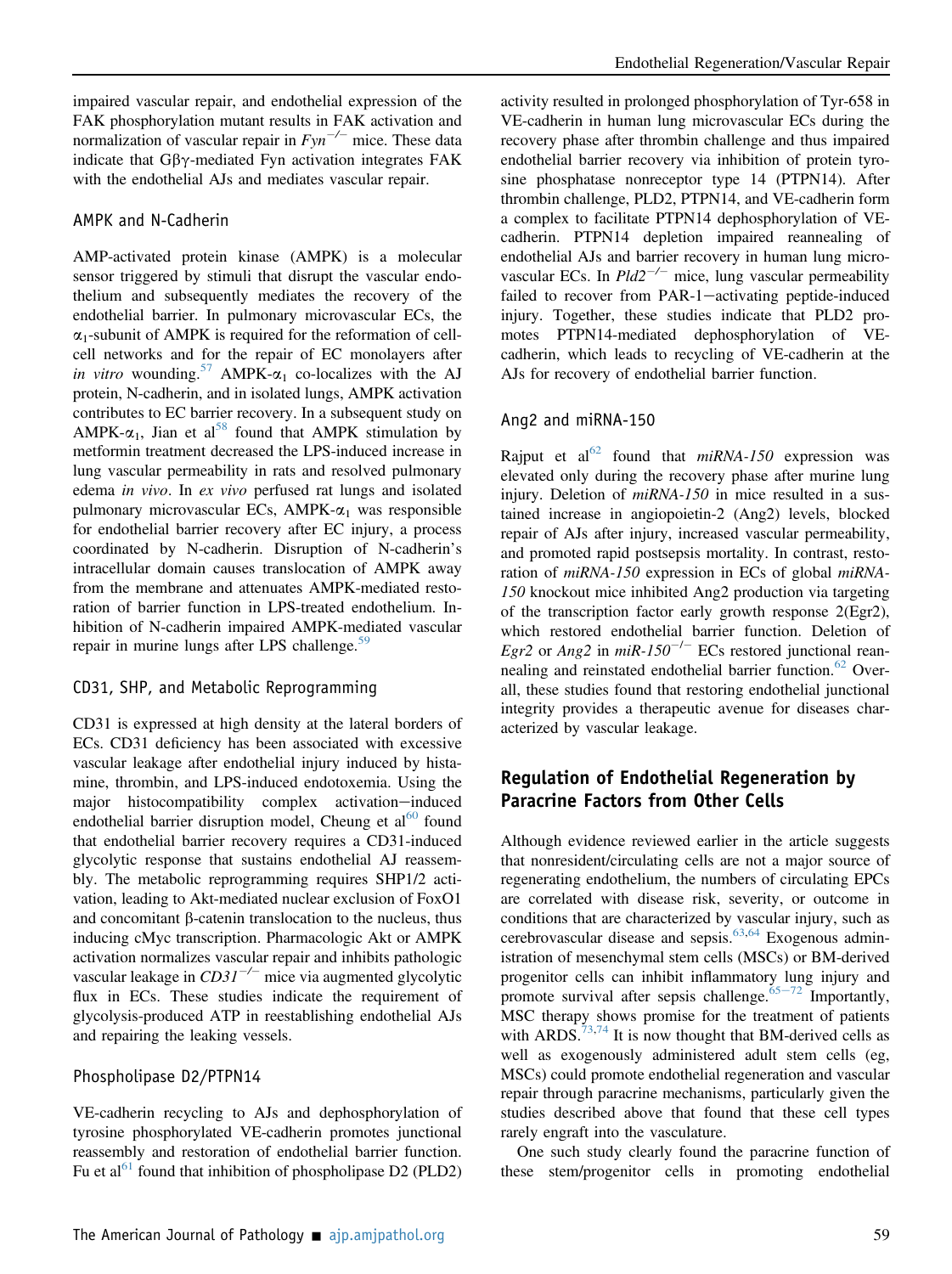Source Impact Molecule(s) Model Tissue(s) References  $Endogenous + ER$  Apelin/APJ Activating transcription factor 3 dihydrodiol dehydrogenase 1 Allograft Allograft Caudal fin Clamping Wire Mu heart Hu heart Zebrafish Mu aorta Mu femoral artery [45](#page-12-2) [46](#page-12-3) [24](#page-11-11) [52](#page-12-9) FoxM1 LPS LPS Mu lung and ECs Hu ECs [9](#page-10-4) CLP Mu lung [34](#page-11-21) Hypoxia-inducible factor-1a CLP/LPS Mu lung [37](#page-11-24) miRNA-126-5p miRNA-126 Myc Notch1/notch1 intracellular domain Wire PCL Atherosclerosis ED Stable CAD  $+/-$  diabetes Clamping Wire Hypoxia Mu carotid artery Mu carotid artery Hu carotid artery Mu carotid artery Hu plasma Hu ECs Mu aorta Mu carotid artery Mu pulmonary artery Hu EC [41](#page-11-28) [42](#page-11-29) [24](#page-11-11) [44](#page-12-1)  $p110\gamma$  isoform of phosphoinositide 3 kinase LPS/CLP ARDS Mu lung Hu ECs Hu lung [10](#page-10-5) Sox17 Vascular endothelial growth factor LPS Wire Balloon Stent Nephritis Mu lung Hu ECs Mu femoral artery Rabbit carotid artery Minipig coron. artery Rat glomerular Vessel [25](#page-11-12) [50](#page-12-7) [48](#page-12-5) [49](#page-12-6) [47](#page-12-4)  $-ER$ Delta-like 1 Sprout-related EVH1 domain-containing protein 1 Wire ED Mu carotid artery Hu EC Mu carotid artery Hu ECs [41](#page-11-28) [43](#page-12-0) + JR AMP-activated protein kinase  $\alpha_1/N$ -cadherin LPS Scratch Rat lung Rat ECs [57](#page-12-14) [59](#page-12-16) FoxM1/β-catenin PAR1 agonist Thrombin Mu lung Hu ECs [7](#page-10-6) miRNA-150 **LPS/CLP** Mu lung and ECs [62](#page-12-19) Src homology  $2/\beta$ catenin  $G\beta\gamma$ /Fyn/FAK CD31/Src homology 2 Phospholipase D2 /PTPN14 Thrombin Thrombin Major histocompatibility complex trigger Thrombin Hu ECs Hu EC, Mu lung Mu EC, Mu skin Hu EC, Mu lung [55](#page-12-12) [56](#page-12-13) [60](#page-12-17) [61](#page-12-18)  $-$  JR<br> $+$  ER Erg and angiopoetin-2 LPS LERS Mu lung and ECs [62](#page-12-19) Exogenous  $+ER$  Bone morphogenic protein receptor 2 Microparticles Wire **Coculture** ED Mu carotid artery Hu ECs/smooth muscle cell Mu carotid artery [44](#page-12-1) [42](#page-11-29) miRNA-126 **ED** ED Mu carotid artery [42](#page-11-29) +JR Protein kinase Cδ /CXCL7 Sphingosine-1 phosphate Wire Angioplasty **Coculture** Mu femoral artery Rat carotid artery Hu ECs [83](#page-13-2) [75](#page-13-3)

<span id="page-8-0"></span>Table 1 Molecules That Regulate Endothelial Regeneration and Barrier Recovery

Molecules that have either a beneficial  $(+)$  or inhibitory  $(-)$  effect on ER or JR have been identified by experimental studies of isolated ECs and multiple organs and species.

CLP, cecal ligation and puncture; EC, endothelial cell; ED, electric denudation; ER, endothelial regeneration; Hu, human; JR, junction reannealing; LPS, lipopolysaccharide; Mu, mouse; PCL, partial carotid ligation.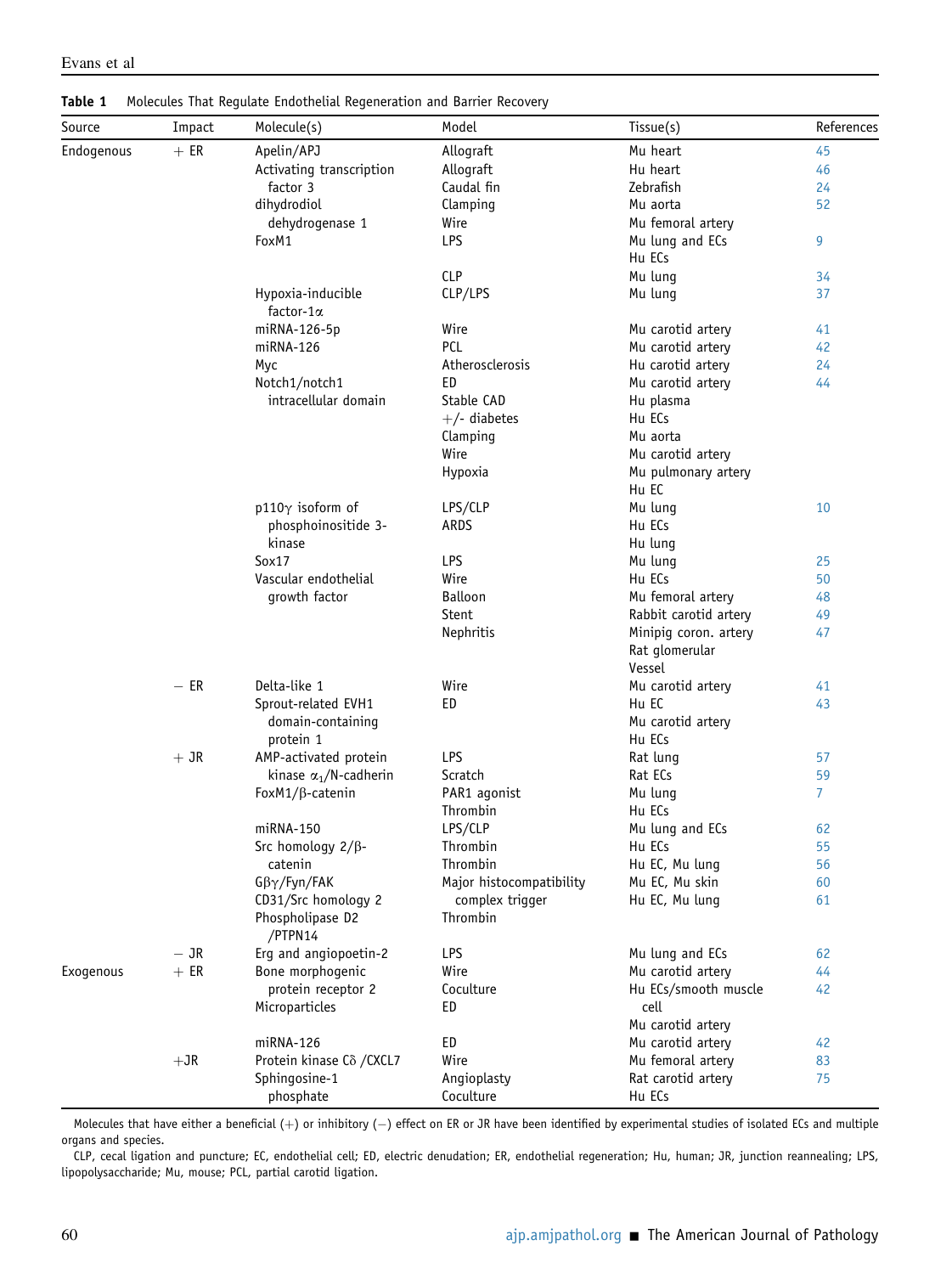regeneration and vascular repair.<sup>[75](#page-13-3)</sup> The study found that induction of endogenous FoxM1 expression in ECs is required for the reparative effects of transplanted BM progenitor cells in mice. Transplantation of cultured BM progenitor cells induced resolution of inflammatory lung injury and survival in wild-type mice, but these effects were abrogated in **FoxM1-EC** knockout mice after inflammatory injury. This study found that progenitor cell treatment failed to induce pulmonary EC proliferation and thereby endothelial regeneration and vascular repair in FoxM1-EC knockouts. Intriguingly, Foxml deletion in ECs did not affect the early protective effects of exogenous progenitor cells, consistent with the selective role of endothelial FoxM1 in mediating endothelial regeneration and vascular repair. Furthermore, this study found that treatment of wildtype but not FoxM1-deficient EC monolayers with BMderived progenitor cells resulted in enhanced endothelial barrier function, whereas restoration of  $\beta$ -catenin in  $Foxm1$ null ECs reenabled progenitor cell-induced enhancement of endothelial barrier function. Thus, transplantation of exogenous adult progenitor cells promoted endothelial regeneration and reannealing of endothelial AJs for restoration of endothelial barrier integrity through paracrine activation of endothelial expression of FoxM1.

One of the potential key paracrine factors from the adult stem/progenitor cells is sphingosine-1 phosphate, which promotes FoxM1-dependent endothelial junction recov-ery.<sup>[75](#page-13-3)</sup> Furthermore, adult stem/progenitor cells can release several proangiogenic factors, such as keratinocyte growth factor, IGF-1, basic fibroblast growth factor, and VEGF.<sup>[76](#page-13-4)-[78](#page-13-4)</sup> Future studies should investigate the individual role of these angiogenic factors in activating endothelial regeneration and vascular repair.

Recent studies also found that adult stem/progenitor cells (as well as ECs themselves) can release microparticles or microvesicles that induce endothelial regeneration by pro-moting proliferation of tissue-resident ECs.<sup>[79](#page-13-5)-[82](#page-13-5)</sup> Microparticles are small membrane fragments released from cells and may contain DNA, RNA, or miRNA. These microparticles can, in turn, be uptaken by resident ECs to activate the endothelial regeneration program.<sup>[80](#page-13-6)</sup> Jansen et al<sup>[42](#page-11-29)</sup> found that injected endothelial microparticles promote endothelial regeneration after electric endothelial denudation of carotid artery in mouse via transfer of miRNA-126, which increases EC migration and proliferation. In their study,  $miR-126$ functionally regulated the target protein SPRED1. Furthermore, knockdown of *miR-126* in endothelial microparticles abrogated their effects on human coronary artery EC migration and proliferation in vitro and reendothelialization in vivo.

Other studies have revealed that SMCs can also drive EC regeneration. As described above, Miyagawa et al<sup>[44](#page-12-1)</sup> recently found that SMC-EC contacts promote EC regeneration after wire-induced carotid artery injury in mice. BMPR2 was required by both cell types to produce collagen IV, which activates integrin-linked kinase and directs phospho-c-Jun N-terminal kinase to the EC membrane, where it stabilizes presenilin1 to activate Notch1to promote EC proliferation.

Ren et al $^{83}$  also recently investigated whether SMCs can modulate EC regeneration in a paracrine manner. Using a mouse model of wire-induced arterial injury and a rat model of carotid angioplasty, the authors found that inactivation of protein kinase  $C$  (PKC)- $\delta$  in SMCs impairs EC regeneration, whereas gene transfer of  $PKC-\delta$  to the SMCs of these animals promoted EC regeneration. Conditioned medium taken from SMCs infected with PKC- $\delta$  adenoviruses could be used to induce EC migration but not proliferation. CXCL7 was expressed in SMCs in a PKC- $\delta$ /STAT3-dependent manner. Blockade of CXCL7 or its receptor (CXCR2) attenuated EC migration and inhibited endothelial wound closure. Thus, SMCs stimulate EC regeneration via PKC- $\delta$ -dependent expression of CXCL7, which likely leads to recruitment of ECs from uninjured endothelium for vascular repair. Taken together, it seems that although circulating cells are not a major source of regenerating ECs, these cells may regulate EC regeneration and vascular repair through the release of reparative paracrine factors that act on the vascular endothelium.

## Future Perspectives

Improved understanding of the cellular and molecular mechanisms that control the intrinsic endothelial regenerative and reparative processes could lead to the development of novel and effective treatments for diseases characterized by EC injury and dysfunction. As described in this review, multiple transcription factors and signaling pathways that control the intrinsic endothelial regeneration and vascular repair process have been identified ([Figures 2](#page-5-0) and [3](#page-6-0) and [Table 1\)](#page-8-0). Although intuitive, it has been convincingly demonstrated that endothelial regeneration is significantly impaired with aging, at least in large vessels.<sup>[24](#page-11-11)</sup> Additional studies that aim to further dissect the mechanisms of agingimpaired endothelial regeneration and vascular repair and elucidation of potential organ-specific regulation would be of high value. It would be interesting to see which of the reparative factors/pathways summarized in this review are impaired by aging and other risk factors for EC dysfunction and to study whether restoration of their functions could reactivate the intrinsic regenerative process in aged animals and elderly patients after vascular injury. Given the drastic increases in severity and mortality of elderly patients with sepsis and ARDS derived from pneumonia, flu, and coronavirus 19 (COVID-19), this line of research is of high relevance.  $84-87$  $84-87$  $84-87$  Future development of small molecule drugs that target regenerative and reparative pathways, such as the GPCR-dependent p110 $\gamma$ PI3K pathway, and/or development of cell-based gene therapy to activate the regenerative and reparative mechanisms for treatment of vascular diseases is warranted. Indeed, it is important to know whether vadadustat, a HIF prolyl hydroxylase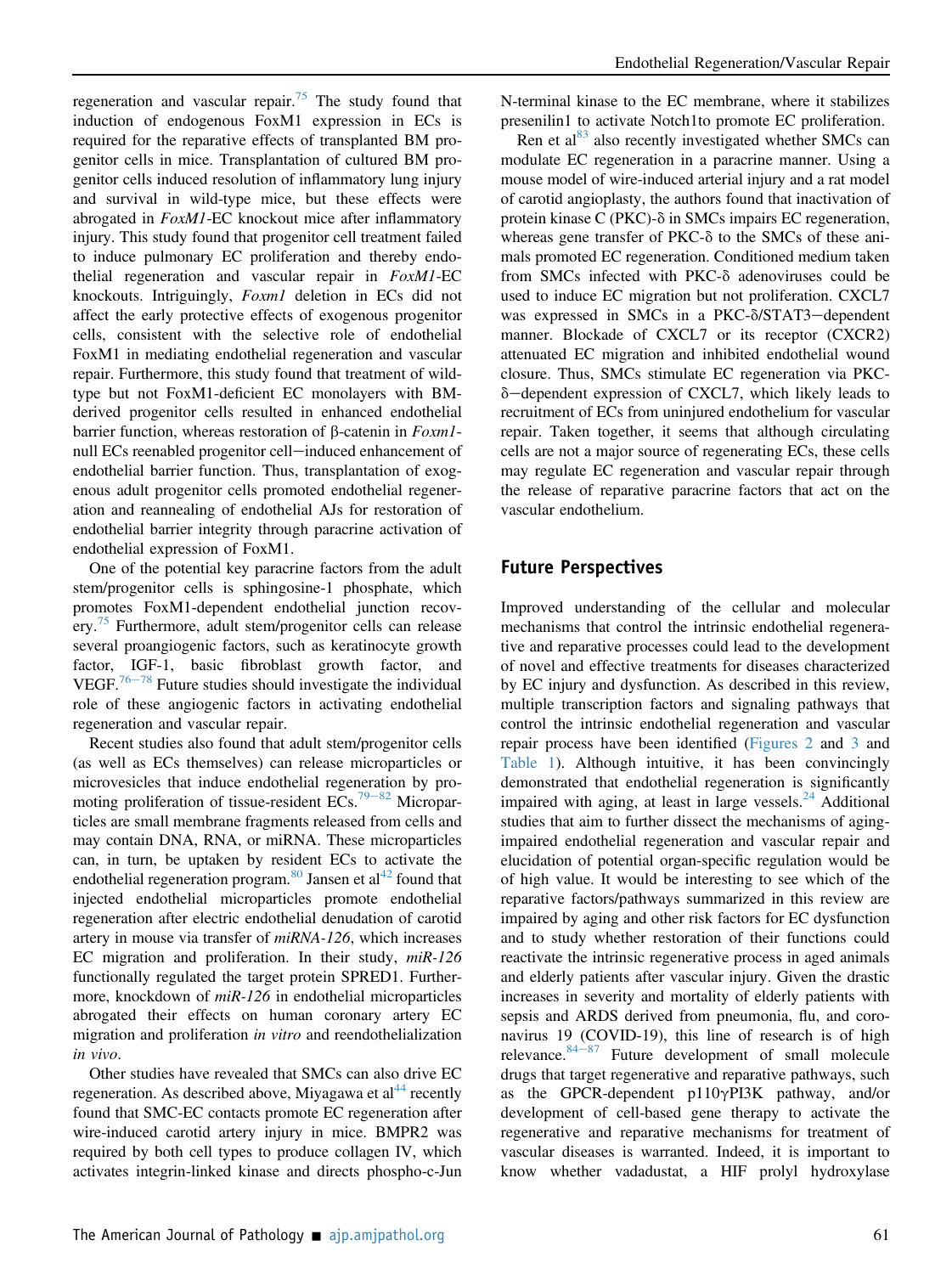inhibitor, is effective to promote recovery and survival of patients with severe COVID-19 (NCT04478071) because it may activate HIF-1 $\alpha$ -dependent endothelial regeneration and vascular repair.

The metabolism of ECs in diseased vasculature is markedly aberrant, given that cell proliferation and endothelial junction reannealing are metabolically demanding processes that require substantial energy and biomass. $60,88$  $60,88$  Characterization of EC metabolism in regenerating endothelium is appealing, which could reveal novel reparative pathways and facilitate the targeting of endothelial metabolism in endothelial regeneration and vascular repair.<sup>[89](#page-13-9)</sup> The potential of modulating epigenetic enzyme activities to accelerate EC recovery and vascular repair remains to be fully explored. The metabolic and epigenetic control of endothelial regeneration and vascular repair after injury therefore represents another area of research that warrants further attention.

Studies could also aim to identify the discrete EC subpopulation(s) with the greatest proliferative potential, for instance, by comparing venous and arterial  $ECs<sup>90</sup>$  $ECs<sup>90</sup>$  $ECs<sup>90</sup>$  and by studying ECs across different tissue types. $91,92$  $91,92$  One potentially productive approach would be to use single-cell RNAsequencing analysis to define the subpopulations of regenerative ECs or putative tissue-resident vascular endothelial stem/progenitor cells.<sup>[19](#page-11-6)[,28](#page-11-15)[,93](#page-13-13)</sup> Genetic lineage tracing and genetic depletion approaches could be used to define the roles of specific EC subpopulations in mediating endothelial regeneration. Defining such a regenerative subpopulation of ECs would be a crucial first step for their isolation, expansion, and use in regenerative medicine.

In future studies, the effect of different types of non-ECs, including adult stem/progenitor cells (eg, MSCs), on EC regeneration and vascular repair could also be investigated. Adult stem cells release various paracrine factors, including microparticles/microvesicles and miRNAs, to stimulate endothelial regeneration and vascular repair.<sup>[76](#page-13-4)-[78](#page-13-4)</sup> SMCs also release multiple reparative factors, such as CXCL1 and CXCL7, that stimulate EC migration $83,94$  $83,94$  or activate regenerative signaling pathways in ECs.<sup>[44](#page-12-1)</sup> Future studies should aim to elucidate the mechanisms by which exogenous progenitor cells activate the intrinsic regenerative and reparative programs, which could lead to the exploitation of cell-based gene therapy to activate the intrinsic endothelial regeneration and vascular repair processes.

It also remains to be seen whether other vascular cell types, including fibroblasts, could be directly converted into endothelial progenitors or even ECs at the injury sites for *in* situ endothelial regeneration. The direct conversion of fibroblasts into functional ECs could hold great promise for the inhibition of atherosclerosis and restenosis after endothelial denudation by angioplasty treatment. Although adult stem cells, including MSCs and BM-derived progenitor cells, are rarely engrafted into the damaged vasculature, recent studies have found that induced ECs or EPCs differentiated from embryonic or induced pluripotent stem cells or directly reprogrammed from fibroblasts and other cell types can engraft into local neovasculature of ischemic tissue to improve tissue perfusion.<sup>[95](#page-13-15)-[97](#page-13-15)</sup> Thus, it would be interesting to determine whether and under what conditions transplantation of induced ECs or EPCs can engraft into injured endothelium for endothelial regeneration and vascular repair. Finally, future studies of the EC response to changes in mechanical flow could be of interest,  $98$  given that decreased flow can impair endothelial repair $99$  and that the injury and repair phases of vascular conditions, such as restenosis, atherosclerosis, and thrombosis, are characterized by changes in flow forces.

## Conclusions

Endothelial regeneration and vascular repair after vascular injury is predominantly dependent on tissue-resident ECs through migration and proliferation. Future studies should aim to characterize the regenerative EC subpopulation(s), identify intrinsic regenerative and reparative signaling pathways, and develop pharmacologic and/or cell-based gene therapies. These strategies would enable harnessing the intrinsic regenerative and reparative processes for the treatment of vascular disorders characterized by endothelial injury, such as atherosclerosis, restenosis, sepsis, and ARDS, including severe COVID-19.

#### <span id="page-10-0"></span>References

- 1. Deanfi[eld JE, Halcox JP, Rabelink TJ: Endothelial function and](http://refhub.elsevier.com/S0002-9440(20)30455-7/sref1) [dysfunction: testing and clinical relevance. Circulation 2007, 115:](http://refhub.elsevier.com/S0002-9440(20)30455-7/sref1) [1285](http://refhub.elsevier.com/S0002-9440(20)30455-7/sref1)e[1295](http://refhub.elsevier.com/S0002-9440(20)30455-7/sref1)
- <span id="page-10-1"></span>2. [Cines DB, Pollak ES, Buck CA, Loscalzo J, Zimmerman GA,](http://refhub.elsevier.com/S0002-9440(20)30455-7/sref2) [McEver RP, Pober JS, Wick TM, Konkle BA, Schwartz BS,](http://refhub.elsevier.com/S0002-9440(20)30455-7/sref2) [Barnathan ES, McCrae KR, Hug BA, Schmidt AM, Stern DM:](http://refhub.elsevier.com/S0002-9440(20)30455-7/sref2) [Endothelial cells in physiology and in the pathophysiology of](http://refhub.elsevier.com/S0002-9440(20)30455-7/sref2) [vascular disorders. Blood 1998, 91:3527](http://refhub.elsevier.com/S0002-9440(20)30455-7/sref2)-[3561](http://refhub.elsevier.com/S0002-9440(20)30455-7/sref2)
- <span id="page-10-3"></span><span id="page-10-2"></span>3. [Libby P, Ridker PM, Maseri A: In](http://refhub.elsevier.com/S0002-9440(20)30455-7/sref3)flammation and atherosclerosis. [Circulation 2002, 105:1135](http://refhub.elsevier.com/S0002-9440(20)30455-7/sref3)-[1143](http://refhub.elsevier.com/S0002-9440(20)30455-7/sref3)
- 4. [Aird WC: The role of the endothelium in severe sepsis and multiple](http://refhub.elsevier.com/S0002-9440(20)30455-7/sref4) [organ dysfunction syndrome. Blood 2003, 101:3765](http://refhub.elsevier.com/S0002-9440(20)30455-7/sref4)-[3777](http://refhub.elsevier.com/S0002-9440(20)30455-7/sref4)
- 5. [De Backer D, Creteur J, Preiser JC, Dubois MJ, Vincent JL:](http://refhub.elsevier.com/S0002-9440(20)30455-7/sref5) Microvascular blood fl[ow is altered in patients with sepsis. Am J](http://refhub.elsevier.com/S0002-9440(20)30455-7/sref5) [Respir Crit Care Med 2002, 166:98](http://refhub.elsevier.com/S0002-9440(20)30455-7/sref5)-[104](http://refhub.elsevier.com/S0002-9440(20)30455-7/sref5)
- 6. [Goldenberg NM, Steinberg BE, Slutsky AS, Lee WL: Broken bar](http://refhub.elsevier.com/S0002-9440(20)30455-7/sref6)[riers: a new take on sepsis pathogenesis. Sci Transl Med 2011, 3:](http://refhub.elsevier.com/S0002-9440(20)30455-7/sref6) [88ps25](http://refhub.elsevier.com/S0002-9440(20)30455-7/sref6)
- <span id="page-10-6"></span>7. [Mirza MK, Sun Y, Zhao YD, Potula HH, Frey RS, Vogel SM,](http://refhub.elsevier.com/S0002-9440(20)30455-7/sref7) [Malik AB, Zhao YY: FoxM1 regulates re-annealing of endothelial](http://refhub.elsevier.com/S0002-9440(20)30455-7/sref7) [adherens junctions through transcriptional control of beta-catenin](http://refhub.elsevier.com/S0002-9440(20)30455-7/sref7) [expression. J Exp Med 2010, 207:1675](http://refhub.elsevier.com/S0002-9440(20)30455-7/sref7)-[1685](http://refhub.elsevier.com/S0002-9440(20)30455-7/sref7)
- 8. [Sakr Y, Dubois MJ, De Backer D, Creteur J, Vincent JL: Persistent](http://refhub.elsevier.com/S0002-9440(20)30455-7/sref8) [microcirculatory alterations are associated with organ failure and](http://refhub.elsevier.com/S0002-9440(20)30455-7/sref8) [death in patients with septic shock. Crit Care Med 2004, 32:](http://refhub.elsevier.com/S0002-9440(20)30455-7/sref8) [1825](http://refhub.elsevier.com/S0002-9440(20)30455-7/sref8)-[1831](http://refhub.elsevier.com/S0002-9440(20)30455-7/sref8)
- <span id="page-10-4"></span>9. [Zhao YY, Gao XP, Zhao YD, Mirza MK, Frey RS, Kalinichenko VV,](http://refhub.elsevier.com/S0002-9440(20)30455-7/sref9) [Wang IC, Costa RH, Malik AB: Endothelial cell-restricted disruption](http://refhub.elsevier.com/S0002-9440(20)30455-7/sref9) [of FoxM1 impairs endothelial repair following LPS-induced vascular](http://refhub.elsevier.com/S0002-9440(20)30455-7/sref9) [injury. J Clin Invest 2006, 116:2333](http://refhub.elsevier.com/S0002-9440(20)30455-7/sref9)-[2343](http://refhub.elsevier.com/S0002-9440(20)30455-7/sref9)
- <span id="page-10-5"></span>10. [Huang X, Dai Z, Cai L, Sun K, Cho J, Albertine KH, Malik AB,](http://refhub.elsevier.com/S0002-9440(20)30455-7/sref10) [Schraufnagel DE, Zhao YY: Endothelial p110gammaPI3K mediates](http://refhub.elsevier.com/S0002-9440(20)30455-7/sref10)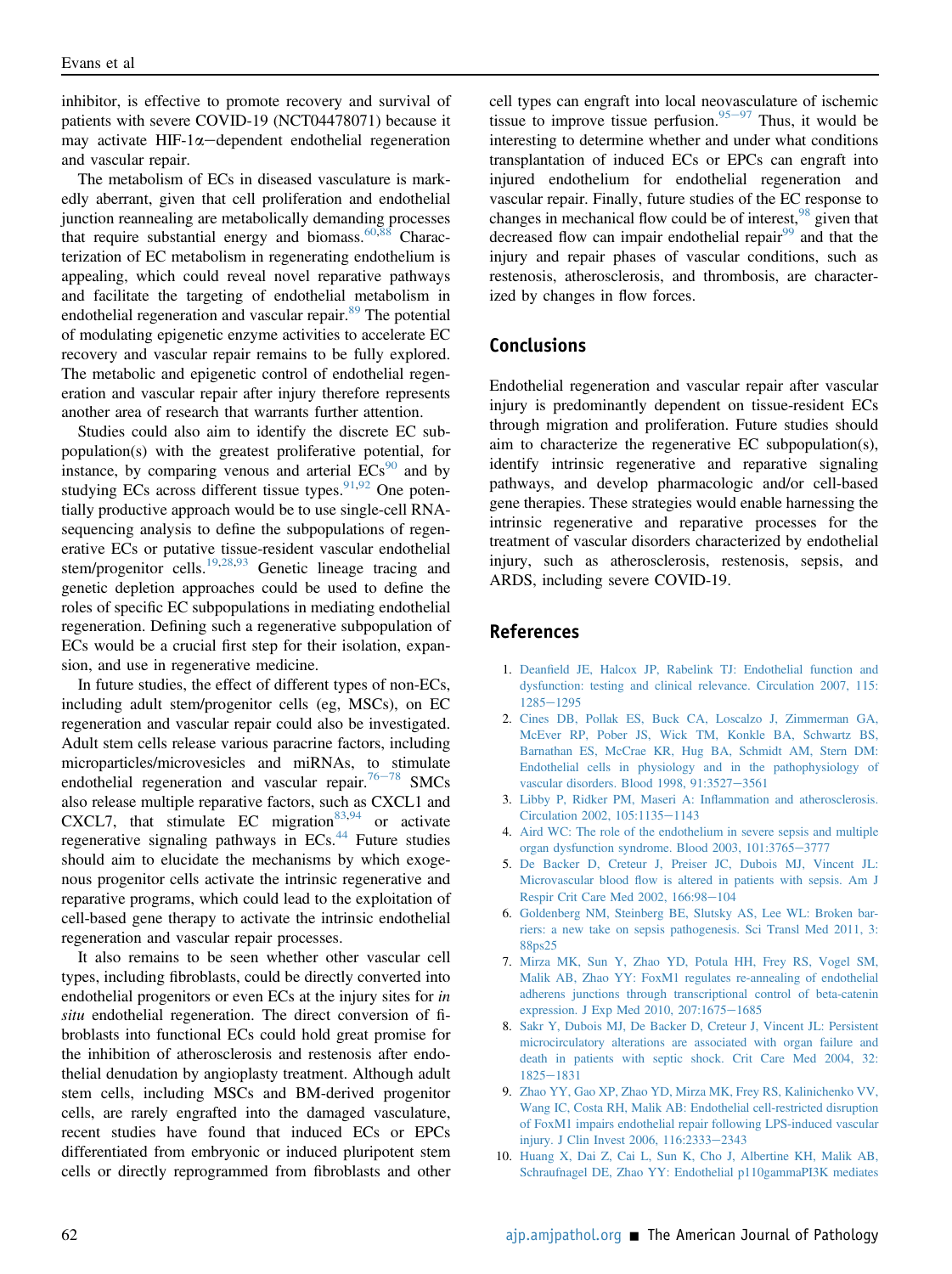[endothelial regeneration and vascular repair after in](http://refhub.elsevier.com/S0002-9440(20)30455-7/sref10)flammatory [vascular injury. Circulation 2016, 133:1093](http://refhub.elsevier.com/S0002-9440(20)30455-7/sref10)-[1103](http://refhub.elsevier.com/S0002-9440(20)30455-7/sref10)

- <span id="page-11-0"></span>11. [Komarova YA, Kruse K, Mehta D, Malik AB: Protein interactions at](http://refhub.elsevier.com/S0002-9440(20)30455-7/sref11) [endothelial junctions and signaling mechanisms regulating endothe](http://refhub.elsevier.com/S0002-9440(20)30455-7/sref11)lial permeability. Circ Res  $2017$ ,  $120:179-206$  $120:179-206$
- <span id="page-11-1"></span>12. [Asahara T, Murohara T, Sullivan A, Silver M, van der Zee R, Li T,](http://refhub.elsevier.com/S0002-9440(20)30455-7/sref12) [Witzenbichler B, Schatteman G, Isner JM: Isolation of putative pro](http://refhub.elsevier.com/S0002-9440(20)30455-7/sref12)[genitor endothelial cells for angiogenesis. Science 1997, 275:](http://refhub.elsevier.com/S0002-9440(20)30455-7/sref12) [964](http://refhub.elsevier.com/S0002-9440(20)30455-7/sref12)-[967](http://refhub.elsevier.com/S0002-9440(20)30455-7/sref12)
- <span id="page-11-2"></span>13. [Isner JM, Kalka C, Kawamoto A, Asahara T: Bone marrow as a](http://refhub.elsevier.com/S0002-9440(20)30455-7/sref13) [source of endothelial cells for natural and iatrogenic vascular repair.](http://refhub.elsevier.com/S0002-9440(20)30455-7/sref13) [Ann N Y Acad Sci 2001, 953:75](http://refhub.elsevier.com/S0002-9440(20)30455-7/sref13)-[84](http://refhub.elsevier.com/S0002-9440(20)30455-7/sref13)
- 14. [Walter DH, Rittig K, Bahlmann FH, Kirchmair R, Silver M,](http://refhub.elsevier.com/S0002-9440(20)30455-7/sref14) [Murayama T, Nishimura H, Losordo DW, Asahara T, Isner JM:](http://refhub.elsevier.com/S0002-9440(20)30455-7/sref14) [Statin therapy accelerates reendothelialization: a novel effect](http://refhub.elsevier.com/S0002-9440(20)30455-7/sref14) [involving mobilization and incorporation of bone marrow-derived](http://refhub.elsevier.com/S0002-9440(20)30455-7/sref14) [endothelial progenitor cells. Circulation 2002, 105:3017](http://refhub.elsevier.com/S0002-9440(20)30455-7/sref14)-[3024](http://refhub.elsevier.com/S0002-9440(20)30455-7/sref14)
- 15. [Walter DH, Haendeler J, Reinhold J, Rochwalsky U, Seeger F,](http://refhub.elsevier.com/S0002-9440(20)30455-7/sref15) [Honold J, Hoffmann J, Urbich C, Lehmann R, Arenzana-](http://refhub.elsevier.com/S0002-9440(20)30455-7/sref15)[Seisdesdos F, Aicher A, Heeschen C, Fichtlscherer S, Zeiher AM,](http://refhub.elsevier.com/S0002-9440(20)30455-7/sref15) [Dimmeler S: Impaired CXCR4 signaling contributes to the reduced](http://refhub.elsevier.com/S0002-9440(20)30455-7/sref15) [neovascularization capacity of endothelial progenitor cells from pa](http://refhub.elsevier.com/S0002-9440(20)30455-7/sref15)[tients with coronary artery disease. Circ Res 2005, 97:1142](http://refhub.elsevier.com/S0002-9440(20)30455-7/sref15)-[1151](http://refhub.elsevier.com/S0002-9440(20)30455-7/sref15)
- <span id="page-11-3"></span>16. [Bautch VL: Stem cells and the vasculature. Nat Med 2011, 17:](http://refhub.elsevier.com/S0002-9440(20)30455-7/sref16)  $1437 - 1443$  $1437 - 1443$  $1437 - 1443$
- <span id="page-11-4"></span>17. [Medina RJ, Barber CL, Sabatier F, Dignat-George F, Melero-](http://refhub.elsevier.com/S0002-9440(20)30455-7/sref17)[Martin JM, Khosrotehrani K, Ohneda O, Randi AM, Chan JKY,](http://refhub.elsevier.com/S0002-9440(20)30455-7/sref17) [Yamaguchi T, Van Hinsbergh VWM, Yoder MC, Stitt AW: Endo](http://refhub.elsevier.com/S0002-9440(20)30455-7/sref17)[thelial progenitors: a consensus statement on nomenclature. Stem](http://refhub.elsevier.com/S0002-9440(20)30455-7/sref17) [Cells Transl Med 2017, 6:1316](http://refhub.elsevier.com/S0002-9440(20)30455-7/sref17)-[1320](http://refhub.elsevier.com/S0002-9440(20)30455-7/sref17)
- <span id="page-11-5"></span>18. [Ohle SJ, Anandaiah A, Fabian AJ, Fine A, Kotton DN: Maintenance](http://refhub.elsevier.com/S0002-9440(20)30455-7/sref18) [and repair of the lung endothelium does not involve contributions](http://refhub.elsevier.com/S0002-9440(20)30455-7/sref18) [from marrow-derived endothelial precursor cells. Am J Respir Cell](http://refhub.elsevier.com/S0002-9440(20)30455-7/sref18) [Mol Biol 2012, 47:11](http://refhub.elsevier.com/S0002-9440(20)30455-7/sref18)-[19](http://refhub.elsevier.com/S0002-9440(20)30455-7/sref18)
- <span id="page-11-6"></span>19. [Kawasaki T, Nishiwaki T, Sekine A, Nishimura R, Suda R,](http://refhub.elsevier.com/S0002-9440(20)30455-7/sref19) [Urushibara T, Suzuki T, Takayanagi S, Terada J, Sakao S, Tatsumi K:](http://refhub.elsevier.com/S0002-9440(20)30455-7/sref19) [Vascular repair by tissue-resident endothelial progenitor cells in](http://refhub.elsevier.com/S0002-9440(20)30455-7/sref19) [endotoxin-induced lung injury. Am J Respir Cell Mol Biol 2015, 53:](http://refhub.elsevier.com/S0002-9440(20)30455-7/sref19)  $500 - 512$  $500 - 512$  $500 - 512$
- <span id="page-11-7"></span>20. [Hagensen MK, Raarup MK, Mortensen MB, Thim T, Nyengaard JR,](http://refhub.elsevier.com/S0002-9440(20)30455-7/sref20) [Falk E, Bentzon JF: Circulating endothelial progenitor cells do not](http://refhub.elsevier.com/S0002-9440(20)30455-7/sref20) [contribute to regeneration of endothelium after murine arterial injury.](http://refhub.elsevier.com/S0002-9440(20)30455-7/sref20) [Cardiovasc Res 2012, 93:223](http://refhub.elsevier.com/S0002-9440(20)30455-7/sref20)-[231](http://refhub.elsevier.com/S0002-9440(20)30455-7/sref20)
- <span id="page-11-8"></span>21. [Purhonen S, Palm J, Rossi D, Kaskenpaa N, Rajantie I, Yla-](http://refhub.elsevier.com/S0002-9440(20)30455-7/sref21)[Herttuala S, Alitalo K, Weissman IL, Salven P: Bone marrow-derived](http://refhub.elsevier.com/S0002-9440(20)30455-7/sref21) [circulating endothelial precursors do not contribute to vascular](http://refhub.elsevier.com/S0002-9440(20)30455-7/sref21) [endothelium and are not needed for tumor growth. Proc Natl Acad Sci](http://refhub.elsevier.com/S0002-9440(20)30455-7/sref21) [U S A 2008, 105:6620](http://refhub.elsevier.com/S0002-9440(20)30455-7/sref21)-[6625](http://refhub.elsevier.com/S0002-9440(20)30455-7/sref21)
- <span id="page-11-9"></span>22. [Singhal M, Liu X, Inverso D, Jiang K, Dai J, He H, Bartels S, Li W,](http://refhub.elsevier.com/S0002-9440(20)30455-7/sref22) [Abdul Pari AA, Gengenbacher N, Besemfelder E, Hui L,](http://refhub.elsevier.com/S0002-9440(20)30455-7/sref22) [Augustin HG, Hu J: Endothelial cell](http://refhub.elsevier.com/S0002-9440(20)30455-7/sref22) fitness dictates the source of regenerating liver vasculature. J Exp Med 2018,  $215:2497-2508$  $215:2497-2508$
- <span id="page-11-10"></span>23. [Itoh Y, Toriumi H, Yamada S, Hoshino H, Suzuki N: Resident endo](http://refhub.elsevier.com/S0002-9440(20)30455-7/sref23)[thelial cells surrounding damaged arterial endothelium reendothelialize](http://refhub.elsevier.com/S0002-9440(20)30455-7/sref23) [the lesion. Arterioscler Thromb Vasc Biol 2010, 30:1725](http://refhub.elsevier.com/S0002-9440(20)30455-7/sref23)-[1732](http://refhub.elsevier.com/S0002-9440(20)30455-7/sref23)
- <span id="page-11-11"></span>24. [McDonald AI, Shirali AS, Aragon R, Ma F, Hernandez G,](http://refhub.elsevier.com/S0002-9440(20)30455-7/sref24) [Vaughn DA, Mack JJ, Lim TY, Sunshine H, Zhao P, Kalinichenko V,](http://refhub.elsevier.com/S0002-9440(20)30455-7/sref24) [Hai T, Pelegrini M, Ardehali R, Iruela-Arispe ML: Endothelial](http://refhub.elsevier.com/S0002-9440(20)30455-7/sref24) [regeneration of large vessels is a biphasic process driven by local cells](http://refhub.elsevier.com/S0002-9440(20)30455-7/sref24) [with distinct proliferative capacities. Cell Stem Cell 2018, 23:](http://refhub.elsevier.com/S0002-9440(20)30455-7/sref24)  $210 - 225$  $210 - 225$  e6
- <span id="page-11-12"></span>25. [Liu M, Zhang L, Marsboom G, Jambusaria A, Xiong S, Toth PT,](http://refhub.elsevier.com/S0002-9440(20)30455-7/sref25) [Benevolenskaya EV, Rehman J, Malik AB: Sox17 is required for](http://refhub.elsevier.com/S0002-9440(20)30455-7/sref25) [endothelial regeneration following in](http://refhub.elsevier.com/S0002-9440(20)30455-7/sref25)flammation-induced vascular [injury. Nat Commun 2019, 10:2126](http://refhub.elsevier.com/S0002-9440(20)30455-7/sref25)
- <span id="page-11-13"></span>26. [Nolan DJ, Ginsberg M, Israely E, Palikuqi B, Poulos MG, James D,](http://refhub.elsevier.com/S0002-9440(20)30455-7/sref26) [Ding BS, Schachterle W, Liu Y, Rosenwaks Z, Butler JM, Xiang J,](http://refhub.elsevier.com/S0002-9440(20)30455-7/sref26)

Rafi[i A, Shido K, Rabbany SY, Elemento O, Ra](http://refhub.elsevier.com/S0002-9440(20)30455-7/sref26)fii S: Molecular signatures of tissue-specifi[c microvascular endothelial cell heterogeneity](http://refhub.elsevier.com/S0002-9440(20)30455-7/sref26) in organ maintenance and regeneration. Dev Cell  $2013$ ,  $26:204-219$  $26:204-219$ 

- <span id="page-11-14"></span>27. [Marcu R, Choi YJ, Xue J, Fortin CL, Wang Y, Nagao RJ, Xu J,](http://refhub.elsevier.com/S0002-9440(20)30455-7/sref27) [MacDonald JW, Bammler TK, Murry CE, Muczynski K,](http://refhub.elsevier.com/S0002-9440(20)30455-7/sref27) [Stevens KR, Himmelfarb J, Schwartz SM, Zheng Y: Human organ](http://refhub.elsevier.com/S0002-9440(20)30455-7/sref27)specifi[c endothelial cell heterogeneity. iScience 2018, 4:20](http://refhub.elsevier.com/S0002-9440(20)30455-7/sref27)-[35](http://refhub.elsevier.com/S0002-9440(20)30455-7/sref27)
- <span id="page-11-15"></span>28. [Wakabayashi T, Naito H, Suehiro JI, Lin Y, Kawaji H, Iba T,](http://refhub.elsevier.com/S0002-9440(20)30455-7/sref28) [Kouno T, Ishikawa-Kato S, Furuno M, Takara K, Muramatsu F,](http://refhub.elsevier.com/S0002-9440(20)30455-7/sref28) [Weizhen J, Kidoya H, Ishihara K, Hayashizaki Y, Nishida K,](http://refhub.elsevier.com/S0002-9440(20)30455-7/sref28) [Yoder MC, Takakura N: CD157 marks tissue-resident endothelial](http://refhub.elsevier.com/S0002-9440(20)30455-7/sref28) [stem cells with homeostatic and regenerative properties. Cell Stem](http://refhub.elsevier.com/S0002-9440(20)30455-7/sref28) [Cell 2018, 22:384](http://refhub.elsevier.com/S0002-9440(20)30455-7/sref28)-[397.e6](http://refhub.elsevier.com/S0002-9440(20)30455-7/sref28)
- <span id="page-11-16"></span>29. [Slukvin II, Kumar A: The mesenchymoangioblast, mesodermal pre](http://refhub.elsevier.com/S0002-9440(20)30455-7/sref29)[cursor for mesenchymal and endothelial cells. Cell Mol Life Sci](http://refhub.elsevier.com/S0002-9440(20)30455-7/sref29) [2018, 75:3507](http://refhub.elsevier.com/S0002-9440(20)30455-7/sref29)-[3520](http://refhub.elsevier.com/S0002-9440(20)30455-7/sref29)
- <span id="page-11-17"></span>30. [Iwasaki M, Koyanagi M, Kossmann H, Monse](http://refhub.elsevier.com/S0002-9440(20)30455-7/sref30)fi N, Rupp S, Trauth J, [Paulus P, Goetz R, Momma S, Tjwa M, Ohtani K, Henschler R,](http://refhub.elsevier.com/S0002-9440(20)30455-7/sref30) [Schranz D, Cossu G, Zacharowski K, Martens S, Zeiher AM,](http://refhub.elsevier.com/S0002-9440(20)30455-7/sref30) [Dimmeler S: Hepatocyte growth factor mobilizes non-bone marrow](http://refhub.elsevier.com/S0002-9440(20)30455-7/sref30)[derived circulating mesoangioblasts. Eur Heart J 2011, 32:627](http://refhub.elsevier.com/S0002-9440(20)30455-7/sref30)-[636](http://refhub.elsevier.com/S0002-9440(20)30455-7/sref30)
- <span id="page-11-18"></span>31. [Laurenzana A, Cencetti F, Serrati S, Bruno G, Japtok L, Bianchini F,](http://refhub.elsevier.com/S0002-9440(20)30455-7/sref31) [Torre E, Fibbi G, Del Rosso M, Bruni P, Donati C: Endothelial](http://refhub.elsevier.com/S0002-9440(20)30455-7/sref31) [sphingosine kinase/SPNS2 axis is critical for vessel-like formation by](http://refhub.elsevier.com/S0002-9440(20)30455-7/sref31) human mesoangioblasts. J Mol Med (Berlin)  $2015$ ,  $93:1145-1157$  $93:1145-1157$
- <span id="page-11-19"></span>32. [Galli D, Innocenzi A, Staszewsky L, Zanetta L, Sampaolesi M, Bai A,](http://refhub.elsevier.com/S0002-9440(20)30455-7/sref32) [Martinoli E, Carlo E, Balconi G, Fiordaliso F, Chimenti S, Cusella G,](http://refhub.elsevier.com/S0002-9440(20)30455-7/sref32) [Dejana E, Cossu G, Latini R: Mesoangioblasts, vessel-associated](http://refhub.elsevier.com/S0002-9440(20)30455-7/sref32) [multipotent stem cells, repair the infarcted heart by multiple cellular](http://refhub.elsevier.com/S0002-9440(20)30455-7/sref32) [mechanisms: a comparison with bone marrow progenitors,](http://refhub.elsevier.com/S0002-9440(20)30455-7/sref32) fibro[blasts, and endothelial cells. Arterioscler Thromb Vasc Biol 2005, 25:](http://refhub.elsevier.com/S0002-9440(20)30455-7/sref32)  $692 - 697$  $692 - 697$  $692 - 697$
- <span id="page-11-20"></span>33. [Kaestner KH, Knochel W, Martinez DE: Uni](http://refhub.elsevier.com/S0002-9440(20)30455-7/sref33)fied nomenclature for the [winged helix/forkhead transcription factors. Genes Dev 2000, 14:](http://refhub.elsevier.com/S0002-9440(20)30455-7/sref33)  $142 - 146$  $142 - 146$  $142 - 146$
- <span id="page-11-21"></span>34. [Huang X, Zhao YY: Transgenic expression of FoxM1 promotes](http://refhub.elsevier.com/S0002-9440(20)30455-7/sref34) [endothelial repair following lung injury induced by polymicrobial](http://refhub.elsevier.com/S0002-9440(20)30455-7/sref34) [sepsis in mice. PLoS One 2012, 7:e50094](http://refhub.elsevier.com/S0002-9440(20)30455-7/sref34)
- <span id="page-11-22"></span>35. [Ratcliffe P, Koivunen P, Myllyharju J, Ragoussis J, Bovee JV,](http://refhub.elsevier.com/S0002-9440(20)30455-7/sref35) [Batinic-Haberle I, Vinatier C, Trichet V, Robriquet F, Oliver L,](http://refhub.elsevier.com/S0002-9440(20)30455-7/sref35) [Gardie B: Update on hypoxia-inducible factors and hydroxylases in](http://refhub.elsevier.com/S0002-9440(20)30455-7/sref35) [oxygen regulatory pathways: from physiology to therapeutics. Hyp](http://refhub.elsevier.com/S0002-9440(20)30455-7/sref35)[oxia 2017, 5:11](http://refhub.elsevier.com/S0002-9440(20)30455-7/sref35)-[20](http://refhub.elsevier.com/S0002-9440(20)30455-7/sref35)
- <span id="page-11-23"></span>36. [Ratcliffe PJ: HIF-1 and HIF-2: working alone or together in hypoxia?](http://refhub.elsevier.com/S0002-9440(20)30455-7/sref36) [J Clin Invest 2007, 117:862](http://refhub.elsevier.com/S0002-9440(20)30455-7/sref36)-[865](http://refhub.elsevier.com/S0002-9440(20)30455-7/sref36)
- <span id="page-11-24"></span>37. [Huang X, Zhang X, Zhao DX, Yin J, Hu G, Evans CE, Zhao YY:](http://refhub.elsevier.com/S0002-9440(20)30455-7/sref37) [Endothelial hypoxia-inducible factor-1alpha is required for vascular](http://refhub.elsevier.com/S0002-9440(20)30455-7/sref37) repair and resolution of infl[ammatory lung injury through forkhead](http://refhub.elsevier.com/S0002-9440(20)30455-7/sref37) [box protein M1. Am J Pathol 2019, 189:1664](http://refhub.elsevier.com/S0002-9440(20)30455-7/sref37)-[1679](http://refhub.elsevier.com/S0002-9440(20)30455-7/sref37)
- <span id="page-11-25"></span>38. [Nakajima-Takagi Y, Osawa M, Oshima M, Takagi H, Miyagi S,](http://refhub.elsevier.com/S0002-9440(20)30455-7/sref38) [Endoh M, Endo TA, Takayama N, Eto K, Toyoda T, Koseki H,](http://refhub.elsevier.com/S0002-9440(20)30455-7/sref38) [Nakauchi H, Iwama A: Role of SOX17 in hematopoietic develop](http://refhub.elsevier.com/S0002-9440(20)30455-7/sref38)[ment from human embryonic stem cells. Blood 2013, 121:447](http://refhub.elsevier.com/S0002-9440(20)30455-7/sref38)-[458](http://refhub.elsevier.com/S0002-9440(20)30455-7/sref38)
- <span id="page-11-26"></span>39. [Gold ES, Ramsey SA, Sartain MJ, Selinummi J, Podolsky I,](http://refhub.elsevier.com/S0002-9440(20)30455-7/sref39) [Rodriguez DJ, Moritz RL, Aderem A: ATF3 protects against](http://refhub.elsevier.com/S0002-9440(20)30455-7/sref39) [atherosclerosis by suppressing 25-hydroxycholesterol-induced lipid](http://refhub.elsevier.com/S0002-9440(20)30455-7/sref39) body formation. J Exp Med 2012,  $209:807-817$  $209:807-817$
- <span id="page-11-27"></span>40. [Wu X, Nguyen BC, Dziunycz P, Chang S, Brooks Y, Lefort K,](http://refhub.elsevier.com/S0002-9440(20)30455-7/sref40) [Hofbauer GF, Dotto GP: Opposing roles for calcineurin and ATF3 in](http://refhub.elsevier.com/S0002-9440(20)30455-7/sref40) squamous skin cancer. Nature  $2010$ ,  $465:368-372$  $465:368-372$
- <span id="page-11-28"></span>41. [Schober A, Nazari-Jahantigh M, Wei Y, Bidzhekov K, Gremse F,](http://refhub.elsevier.com/S0002-9440(20)30455-7/sref41) [Grommes J, Megens RT, Heyll K, Noels H, Hristov M, Wang S,](http://refhub.elsevier.com/S0002-9440(20)30455-7/sref41) [Kiessling F, Olson EN, Weber C: MicroRNA-126-5p promotes](http://refhub.elsevier.com/S0002-9440(20)30455-7/sref41) [endothelial proliferation and limits atherosclerosis by suppressing](http://refhub.elsevier.com/S0002-9440(20)30455-7/sref41) [Dlk1. Nat Med 2014, 20:368](http://refhub.elsevier.com/S0002-9440(20)30455-7/sref41)-[376](http://refhub.elsevier.com/S0002-9440(20)30455-7/sref41)
- <span id="page-11-29"></span>42. [Jansen F, Yang X, Hoelscher M, Cattelan A, Schmitz T, Proebsting S,](http://refhub.elsevier.com/S0002-9440(20)30455-7/sref42) [Wenzel D, Vosen S, Franklin BS, Fleischmann BK, Nickenig G,](http://refhub.elsevier.com/S0002-9440(20)30455-7/sref42)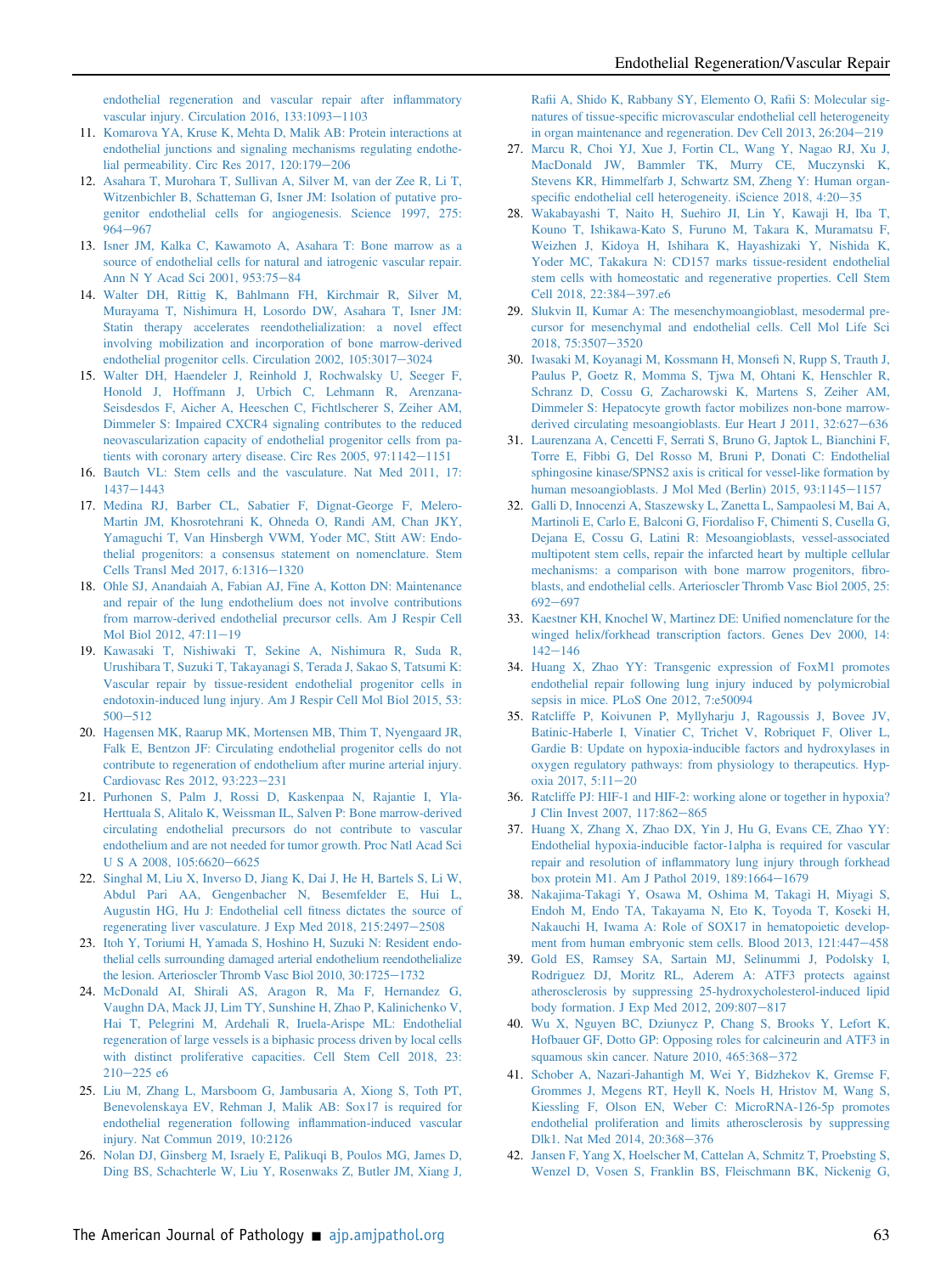[Werner N: Endothelial microparticle-mediated transfer of microRNA-](http://refhub.elsevier.com/S0002-9440(20)30455-7/sref42)[126 promotes vascular endothelial cell repair via SPRED1 and is](http://refhub.elsevier.com/S0002-9440(20)30455-7/sref42) [abrogated in glucose-damaged endothelial microparticles. Circulation](http://refhub.elsevier.com/S0002-9440(20)30455-7/sref42) [2013, 128:2026](http://refhub.elsevier.com/S0002-9440(20)30455-7/sref42)-[2038](http://refhub.elsevier.com/S0002-9440(20)30455-7/sref42)

- <span id="page-12-0"></span>43. [Wang S, Aurora AB, Johnson BA, Qi X, McAnally J, Hill JA,](http://refhub.elsevier.com/S0002-9440(20)30455-7/sref43) [Richardson JA, Bassel-Duby R, Olson EN: The endothelial-speci](http://refhub.elsevier.com/S0002-9440(20)30455-7/sref43)fic [microRNA miR-126 governs vascular integrity and angiogenesis.](http://refhub.elsevier.com/S0002-9440(20)30455-7/sref43) [Dev Cell 2008, 15:261](http://refhub.elsevier.com/S0002-9440(20)30455-7/sref43)-[271](http://refhub.elsevier.com/S0002-9440(20)30455-7/sref43)
- <span id="page-12-1"></span>44. [Miyagawa K, Shi M, Chen PI, Hennigs JK, Zhao Z, Wang M, Li CG,](http://refhub.elsevier.com/S0002-9440(20)30455-7/sref44) [Saito T, Taylor S, Sa S, Cao A, Wang L, Snyder MP, Rabinovitch M:](http://refhub.elsevier.com/S0002-9440(20)30455-7/sref44) [Smooth muscle contact drives endothelial regeneration by BMPR2](http://refhub.elsevier.com/S0002-9440(20)30455-7/sref44) [notch1-mediated metabolic and epigenetic changes. Circ Res 2019,](http://refhub.elsevier.com/S0002-9440(20)30455-7/sref44)  $124:211-224$  $124:211-224$  $124:211-224$
- <span id="page-12-2"></span>45. [Masoud AG, Lin J, Azad AK, Farhan MA, Fischer C, Zhu LF,](http://refhub.elsevier.com/S0002-9440(20)30455-7/sref45) [Zhang H, Sis B, Kassiri Z, Moore RB, Kim D, Anderson CC,](http://refhub.elsevier.com/S0002-9440(20)30455-7/sref45) [Vederas JC, Adam BA, Oudit GY, Murray AG: Apelin directs](http://refhub.elsevier.com/S0002-9440(20)30455-7/sref45) [endothelial cell differentiation and vascular repair following immune](http://refhub.elsevier.com/S0002-9440(20)30455-7/sref45)[mediated injury. J Clin Invest 2020, 130:94](http://refhub.elsevier.com/S0002-9440(20)30455-7/sref45)-[107](http://refhub.elsevier.com/S0002-9440(20)30455-7/sref45)
- <span id="page-12-3"></span>46. [Eyries M, Siegfried G, Ciumas M, Montagne K, Agrapart M,](http://refhub.elsevier.com/S0002-9440(20)30455-7/sref46) [Lebrin F, Soubrier F: Hypoxia-induced apelin expression regulates](http://refhub.elsevier.com/S0002-9440(20)30455-7/sref46) [endothelial cell proliferation and regenerative angiogenesis. Circ Res](http://refhub.elsevier.com/S0002-9440(20)30455-7/sref46) [2008, 103:432](http://refhub.elsevier.com/S0002-9440(20)30455-7/sref46)-[440](http://refhub.elsevier.com/S0002-9440(20)30455-7/sref46)
- <span id="page-12-4"></span>47. [Ostendorf T, Kunter U, Eitner F, Loos A, Regele H, Kerjaschki D,](http://refhub.elsevier.com/S0002-9440(20)30455-7/sref47) [Henninger DD, Janjic N, Floege J: VEGF\(165\) mediates glomerular](http://refhub.elsevier.com/S0002-9440(20)30455-7/sref47) [endothelial repair. J Clin Invest 1999, 104:913](http://refhub.elsevier.com/S0002-9440(20)30455-7/sref47)-[923](http://refhub.elsevier.com/S0002-9440(20)30455-7/sref47)
- <span id="page-12-5"></span>48. [Callow AD, Choi ET, Trachtenberg JD, Stevens SL, Connolly DT,](http://refhub.elsevier.com/S0002-9440(20)30455-7/sref48) [Rodi C, Ryan US: Vascular permeability factor accelerates endo](http://refhub.elsevier.com/S0002-9440(20)30455-7/sref48)[thelial regrowth following balloon angioplasty. Growth Factors 1994,](http://refhub.elsevier.com/S0002-9440(20)30455-7/sref48)  $10:223 - 228$  $10:223 - 228$  $10:223 - 228$
- <span id="page-12-6"></span>49. [Buchwald AB, Kunze C, Waltenberger J, Unterberg-Buchwald C:](http://refhub.elsevier.com/S0002-9440(20)30455-7/sref49) [Transfection of the DNA for the receptor KDR/](http://refhub.elsevier.com/S0002-9440(20)30455-7/sref49)flk-1 attenuates neo[intimal proliferation and luminal narrowing in a coronary stent an](http://refhub.elsevier.com/S0002-9440(20)30455-7/sref49)[gioplasty model. J Surg Res 2006, 136:120](http://refhub.elsevier.com/S0002-9440(20)30455-7/sref49)-[124](http://refhub.elsevier.com/S0002-9440(20)30455-7/sref49)
- <span id="page-12-7"></span>50. [Hutter R, Carrick FE, Valdiviezo C, Wolinsky C, Rudge JS,](http://refhub.elsevier.com/S0002-9440(20)30455-7/sref50) [Wiegand SJ, Fuster V, Badimon JJ, Sauter BV: Vascular endothelial](http://refhub.elsevier.com/S0002-9440(20)30455-7/sref50) [growth factor regulates reendothelialization and neointima formation](http://refhub.elsevier.com/S0002-9440(20)30455-7/sref50) [in a mouse model of arterial injury. Circulation 2004, 110:](http://refhub.elsevier.com/S0002-9440(20)30455-7/sref50)  $2430 - 2435$  $2430 - 2435$  $2430 - 2435$
- <span id="page-12-8"></span>51. [Imrie H, Viswambharan H, Sukumar P, Abbas A, Cubbon RM,](http://refhub.elsevier.com/S0002-9440(20)30455-7/sref51) [Yuldasheva N, Gage M, Smith J, Galloway S, Skromna A,](http://refhub.elsevier.com/S0002-9440(20)30455-7/sref51) [Rashid ST, Futers TS, Xuan S, Gatenby VK, Grant PJ, Channon KM,](http://refhub.elsevier.com/S0002-9440(20)30455-7/sref51) [Beech DJ, Wheatcroft SB, Kearney MT: Novel role of the IGF-1](http://refhub.elsevier.com/S0002-9440(20)30455-7/sref51) [receptor in endothelial function and repair: studies in endothelium](http://refhub.elsevier.com/S0002-9440(20)30455-7/sref51)[targeted IGF-1 receptor transgenic mice. Diabetes 2012, 61:](http://refhub.elsevier.com/S0002-9440(20)30455-7/sref51) [2359](http://refhub.elsevier.com/S0002-9440(20)30455-7/sref51)-[2368](http://refhub.elsevier.com/S0002-9440(20)30455-7/sref51)
- <span id="page-12-9"></span>52. [Konishi H, Sydow K, Cooke JP: Dimethylarginine dimethylamino](http://refhub.elsevier.com/S0002-9440(20)30455-7/sref52)[hydrolase promotes endothelial repair after vascular injury. J Am Coll](http://refhub.elsevier.com/S0002-9440(20)30455-7/sref52) [Cardiol 2007, 49:1099](http://refhub.elsevier.com/S0002-9440(20)30455-7/sref52)-[1105](http://refhub.elsevier.com/S0002-9440(20)30455-7/sref52)
- <span id="page-12-10"></span>53. [Giannotta M, Trani M, Dejana E: VE-cadherin and endothelial](http://refhub.elsevier.com/S0002-9440(20)30455-7/sref53) [adherens junctions: active guardians of vascular integrity. Dev Cell](http://refhub.elsevier.com/S0002-9440(20)30455-7/sref53) [2013, 26:441](http://refhub.elsevier.com/S0002-9440(20)30455-7/sref53)-[454](http://refhub.elsevier.com/S0002-9440(20)30455-7/sref53)
- <span id="page-12-11"></span>54. [Kruse K, Lee QS, Sun Y, Klomp J, Yang X, Huang F, Sun MY,](http://refhub.elsevier.com/S0002-9440(20)30455-7/sref54) [Zhao S, Hong Z, Vogel SM, Shin JW, Leckband DE, Tai LM,](http://refhub.elsevier.com/S0002-9440(20)30455-7/sref54) [Malik AB, Komarova YA: N-cadherin signaling via Trio assembles](http://refhub.elsevier.com/S0002-9440(20)30455-7/sref54) [adherens junctions to restrict endothelial permeability. J Cell Biol](http://refhub.elsevier.com/S0002-9440(20)30455-7/sref54) [2019, 218:299](http://refhub.elsevier.com/S0002-9440(20)30455-7/sref54)-[316](http://refhub.elsevier.com/S0002-9440(20)30455-7/sref54)
- <span id="page-12-12"></span>55. [Timmerman I, Hoogenboezem M, Bennett AM, Geerts D,](http://refhub.elsevier.com/S0002-9440(20)30455-7/sref55) [Hordijk PL, van Buul JD: The tyrosine phosphatase SHP2 regulates](http://refhub.elsevier.com/S0002-9440(20)30455-7/sref55) [recovery of endothelial adherens junctions through control of beta](http://refhub.elsevier.com/S0002-9440(20)30455-7/sref55)[catenin phosphorylation. Mol Biol Cell 2012, 23:4212](http://refhub.elsevier.com/S0002-9440(20)30455-7/sref55)-[4225](http://refhub.elsevier.com/S0002-9440(20)30455-7/sref55)
- <span id="page-12-13"></span>56. [Knezevic N, Tauseef M, Thennes T, Mehta D: The G protein beta](http://refhub.elsevier.com/S0002-9440(20)30455-7/sref56)[gamma subunit mediates reannealing of adherens junctions to reverse](http://refhub.elsevier.com/S0002-9440(20)30455-7/sref56) [endothelial permeability increase by thrombin. J Exp Med 2009, 206:](http://refhub.elsevier.com/S0002-9440(20)30455-7/sref56)  $2761 - 2777$  $2761 - 2777$  $2761 - 2777$
- <span id="page-12-14"></span>57. [Creighton J, Jian M, Sayner S, Alexeyev M, Insel PA: Adenosine](http://refhub.elsevier.com/S0002-9440(20)30455-7/sref57) [monophosphate-activated kinase alpha1 promotes endothelial barrier](http://refhub.elsevier.com/S0002-9440(20)30455-7/sref57) [repair. FASEB J 2011, 25:3356](http://refhub.elsevier.com/S0002-9440(20)30455-7/sref57)-[3365](http://refhub.elsevier.com/S0002-9440(20)30455-7/sref57)
- <span id="page-12-15"></span>58. [Jian MY, Alexeyev MF, Wolkowicz PE, Zmijewski JW,](http://refhub.elsevier.com/S0002-9440(20)30455-7/sref58) [Creighton JR: Metformin-stimulated AMPK-alpha1 promotes](http://refhub.elsevier.com/S0002-9440(20)30455-7/sref58) [microvascular repair in acute lung injury. Am J Physiol Lung Cell](http://refhub.elsevier.com/S0002-9440(20)30455-7/sref58) [Mol Physiol 2013, 305:L844](http://refhub.elsevier.com/S0002-9440(20)30455-7/sref58)-[L855](http://refhub.elsevier.com/S0002-9440(20)30455-7/sref58)
- <span id="page-12-16"></span>59. [Jian MY, Liu Y, Li Q, Wolkowicz P, Alexeyev M, Zmijewski J,](http://refhub.elsevier.com/S0002-9440(20)30455-7/sref59) [Creighton J: N-cadherin coordinates AMP kinase-mediated lung](http://refhub.elsevier.com/S0002-9440(20)30455-7/sref59) [vascular repair. Am J Physiol Lung Cell Mol Physiol 2016, 310:](http://refhub.elsevier.com/S0002-9440(20)30455-7/sref59)  $L71 - L85$  $L71 - L85$  $L71 - L85$
- <span id="page-12-17"></span>60. [Cheung KCP, Fanti S, Mauro C, Wang G, Nair AS, Fu H,](http://refhub.elsevier.com/S0002-9440(20)30455-7/sref60) [Angeletti S, Spoto S, Fogolari M, Romano F, Aksentijevic D, Liu W,](http://refhub.elsevier.com/S0002-9440(20)30455-7/sref60) [Li B, Cheng L, Jiang L, Vuononvirta J, Poobalasingam TR,](http://refhub.elsevier.com/S0002-9440(20)30455-7/sref60) [Smith DM, Ciccozzi M, Solito E, Marelli-Berg FM: Preservation of](http://refhub.elsevier.com/S0002-9440(20)30455-7/sref60) [microvascular barrier function requires CD31 receptor-induced](http://refhub.elsevier.com/S0002-9440(20)30455-7/sref60) [metabolic reprogramming. Nat Commun 2020, 11:3595](http://refhub.elsevier.com/S0002-9440(20)30455-7/sref60)
- <span id="page-12-18"></span>61. [Fu P, Ramchandran R, Shaaya M, Huang L, Ebenezer DL, Jiang Y,](http://refhub.elsevier.com/S0002-9440(20)30455-7/sref61) [Komarova Y, Vogel SM, Malik AB, Minshall RD, Du G, Tonks NK,](http://refhub.elsevier.com/S0002-9440(20)30455-7/sref61) [Natarajan V: Phospholipase D2 restores endothelial barrier function](http://refhub.elsevier.com/S0002-9440(20)30455-7/sref61) [by promoting PTPN14-mediated VE-cadherin dephosphorylation. J](http://refhub.elsevier.com/S0002-9440(20)30455-7/sref61) [Biol Chem 2020, 295:7669](http://refhub.elsevier.com/S0002-9440(20)30455-7/sref61)-[7685](http://refhub.elsevier.com/S0002-9440(20)30455-7/sref61)
- <span id="page-12-19"></span>62. [Rajput C, Tauseef M, Farazuddin M, Yazbeck P, Amin MR,](http://refhub.elsevier.com/S0002-9440(20)30455-7/sref62) [Avin Br V, Sharma T, Mehta D: MicroRNA-150 suppression of](http://refhub.elsevier.com/S0002-9440(20)30455-7/sref62) [angiopoetin-2 generation and signaling is crucial for resolving](http://refhub.elsevier.com/S0002-9440(20)30455-7/sref62) [vascular injury. Arterioscler Thromb Vasc Biol 2016, 36:](http://refhub.elsevier.com/S0002-9440(20)30455-7/sref62) [380](http://refhub.elsevier.com/S0002-9440(20)30455-7/sref62)-[388](http://refhub.elsevier.com/S0002-9440(20)30455-7/sref62)
- <span id="page-12-20"></span>63. [Ghani U, Shuaib A, Salam A, Nasir A, Shuaib U, Jeerakathil T,](http://refhub.elsevier.com/S0002-9440(20)30455-7/sref63) Sher F, O'[Rourke F, Nasser AM, Schwindt B, Todd K: Endothelial](http://refhub.elsevier.com/S0002-9440(20)30455-7/sref63) [progenitor cells during cerebrovascular disease. Stroke 2005, 36:](http://refhub.elsevier.com/S0002-9440(20)30455-7/sref63)  $151 - 153$  $151 - 153$  $151 - 153$
- <span id="page-12-21"></span>64. [Rafat N, Tonshoff B, Bierhaus A, Beck GC: Endothelial progenitor](http://refhub.elsevier.com/S0002-9440(20)30455-7/sref64) [cells in regeneration after acute lung injury: do they play a role? Am J](http://refhub.elsevier.com/S0002-9440(20)30455-7/sref64) [Respir Cell Mol Biol 2013, 48:399](http://refhub.elsevier.com/S0002-9440(20)30455-7/sref64)-[405](http://refhub.elsevier.com/S0002-9440(20)30455-7/sref64)
- <span id="page-12-22"></span>65. [Wary KK, Vogel SM, Garrean S, Zhao YD, Malik AB: Requirement](http://refhub.elsevier.com/S0002-9440(20)30455-7/sref65) [of alpha\(4\)beta\(1\) and alpha\(5\)beta\(1\) integrin expression in bone](http://refhub.elsevier.com/S0002-9440(20)30455-7/sref65)[marrow-derived progenitor cells in preventing endotoxin-induced](http://refhub.elsevier.com/S0002-9440(20)30455-7/sref65) [lung vascular injury and edema in mice. Stem Cells 2009, 27:](http://refhub.elsevier.com/S0002-9440(20)30455-7/sref65) [3112](http://refhub.elsevier.com/S0002-9440(20)30455-7/sref65)-[3120](http://refhub.elsevier.com/S0002-9440(20)30455-7/sref65)
- 66. [Zhao YD, Ohkawara H, Vogel SM, Malik AB, Zhao YY: Bone](http://refhub.elsevier.com/S0002-9440(20)30455-7/sref66) [marrow-derived progenitor cells prevent thrombin-induced increase](http://refhub.elsevier.com/S0002-9440(20)30455-7/sref66) [in lung vascular permeability. Am J Physiol Lung Cell Mol Physiol](http://refhub.elsevier.com/S0002-9440(20)30455-7/sref66) [2010, 298:L36](http://refhub.elsevier.com/S0002-9440(20)30455-7/sref66)-[L44](http://refhub.elsevier.com/S0002-9440(20)30455-7/sref66)
- 67. [Gupta N, Su X, Popov B, Lee JW, Serikov V, Matthay MA: Intra](http://refhub.elsevier.com/S0002-9440(20)30455-7/sref67)[pulmonary delivery of bone marrow-derived mesenchymal stem cells](http://refhub.elsevier.com/S0002-9440(20)30455-7/sref67) [improves survival and attenuates endotoxin-induced acute lung injury](http://refhub.elsevier.com/S0002-9440(20)30455-7/sref67) [in mice. J Immunol 2007, 179:1855](http://refhub.elsevier.com/S0002-9440(20)30455-7/sref67)-[1863](http://refhub.elsevier.com/S0002-9440(20)30455-7/sref67)
- 68. [Mei SH, Haitsma JJ, Dos Santos CC, Deng Y, Lai PF, Slutsky AS,](http://refhub.elsevier.com/S0002-9440(20)30455-7/sref68) [Liles WC, Stewart DJ: Mesenchymal stem cells reduce in](http://refhub.elsevier.com/S0002-9440(20)30455-7/sref68)flammation [while enhancing bacterial clearance and improving survival in sepsis.](http://refhub.elsevier.com/S0002-9440(20)30455-7/sref68) [Am J Respir Crit Care Med 2010, 182:1047](http://refhub.elsevier.com/S0002-9440(20)30455-7/sref68)-[1057](http://refhub.elsevier.com/S0002-9440(20)30455-7/sref68)
- 69. [Nemeth K, Leelahavanichkul A, Yuen PS, Mayer B, Parmelee A,](http://refhub.elsevier.com/S0002-9440(20)30455-7/sref69) [Doi K, Robey PG, Leelahavanichkul K, Koller BH, Brown JM,](http://refhub.elsevier.com/S0002-9440(20)30455-7/sref69) [Hu X, Jelinek I, Star RA, Mezey E: Bone marrow stromal cells](http://refhub.elsevier.com/S0002-9440(20)30455-7/sref69) [attenuate sepsis via prostaglandin E\(2\)-dependent reprogramming of](http://refhub.elsevier.com/S0002-9440(20)30455-7/sref69) [host macrophages to increase their interleukin-10 production. Nat](http://refhub.elsevier.com/S0002-9440(20)30455-7/sref69) [Med 2009, 15:42](http://refhub.elsevier.com/S0002-9440(20)30455-7/sref69)-[49](http://refhub.elsevier.com/S0002-9440(20)30455-7/sref69)
- 70. [Lee JW, Fang X, Gupta N, Serikov V, Matthay MA: Allogeneic](http://refhub.elsevier.com/S0002-9440(20)30455-7/sref70) [human mesenchymal stem cells for treatment of E. coli endotoxin](http://refhub.elsevier.com/S0002-9440(20)30455-7/sref70)[induced acute lung injury in the ex vivo perfused human lung. Proc](http://refhub.elsevier.com/S0002-9440(20)30455-7/sref70) [Natl Acad Sci U S A 2009, 106:16357](http://refhub.elsevier.com/S0002-9440(20)30455-7/sref70)-[16362](http://refhub.elsevier.com/S0002-9440(20)30455-7/sref70)
- 71. [Lee JW, Krasnodembskaya A, McKenna DH, Song Y, Abbott J,](http://refhub.elsevier.com/S0002-9440(20)30455-7/sref71) [Matthay MA: Therapeutic effects of human mesenchymal stem cells](http://refhub.elsevier.com/S0002-9440(20)30455-7/sref71) [in ex vivo human lungs injured with live bacteria. Am J Respir Crit](http://refhub.elsevier.com/S0002-9440(20)30455-7/sref71) [Care Med 2013, 187:751](http://refhub.elsevier.com/S0002-9440(20)30455-7/sref71)-[760](http://refhub.elsevier.com/S0002-9440(20)30455-7/sref71)
- 72. [Zhao YD, Ohkawara H, Rehman J, Wary KK, Vogel SM,](http://refhub.elsevier.com/S0002-9440(20)30455-7/sref72) [Minshall RD, Zhao YY, Malik AB: Bone marrow progenitor cells](http://refhub.elsevier.com/S0002-9440(20)30455-7/sref72) [induce endothelial adherens junction integrity by sphingosine-1](http://refhub.elsevier.com/S0002-9440(20)30455-7/sref72) [phosphate-mediated Rac1 and Cdc42 signaling. Circ Res 2009,](http://refhub.elsevier.com/S0002-9440(20)30455-7/sref72) [105:696](http://refhub.elsevier.com/S0002-9440(20)30455-7/sref72)-[704](http://refhub.elsevier.com/S0002-9440(20)30455-7/sref72)